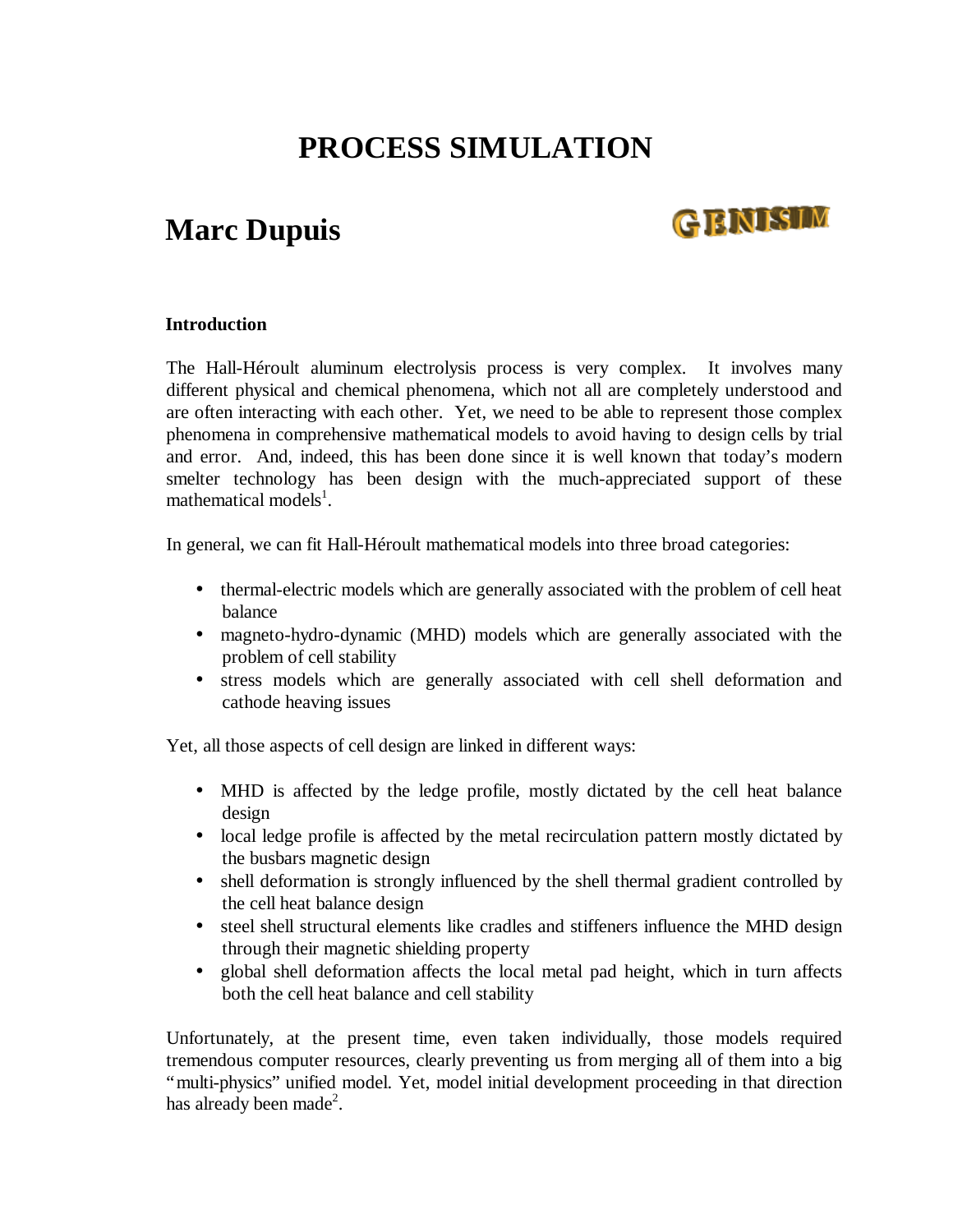#### **Thermal-electric models**

So we will concentrate our attention in this discussion on the thermal-electric aspect of the Hall-Héroult cell modelling and design, keeping in mind that this aspect of the design will influence the other aspects as other aspects of the cell design will influence the cell energy balance.

And unfortunately, even at this level, limited computer resources force us to divide the modelling of the thermal-electric aspect of the process in two categories:

- steady-state models are used to compute in details and with a good accuracy the global "average" heat balance
- dynamic models are used to compute the cell thermal response to discrete process perturbations (anode effect (AE), anode change, metal tapping, etc)

Steady-state models are typically 2D thermal and more often these days 3D thermal-electric finite element models. There is no reason why the threedimensionality of the cell design (anode studs and collector bar) and the indissociable thermal-electrical coupling should be inadequately reduced into a 2D thermal model. Today, a full 3D thermal-electric finite element half anode model or cathode side slice model only take about ten minutes to solve on a fast personal computer (PC).

On the other hand, if ten minutes is reasonable to solve one steady-state solution, it is much too long to get only one time step in a dynamic model run. That is why, dynamic models are still confined to 0D or 1D geometric representations typical of the second category of thermal-electric models.

#### **3D steady-state thermal-electric models**

The goal of 3D steady-state thermal-electric models is to determine as accurately as possible:

- the global cell heat dissipation when the cell is operating under well established stable conditions
- the corresponding ledge profile
- the corresponding cathode lining drop
- the corresponding anode drop

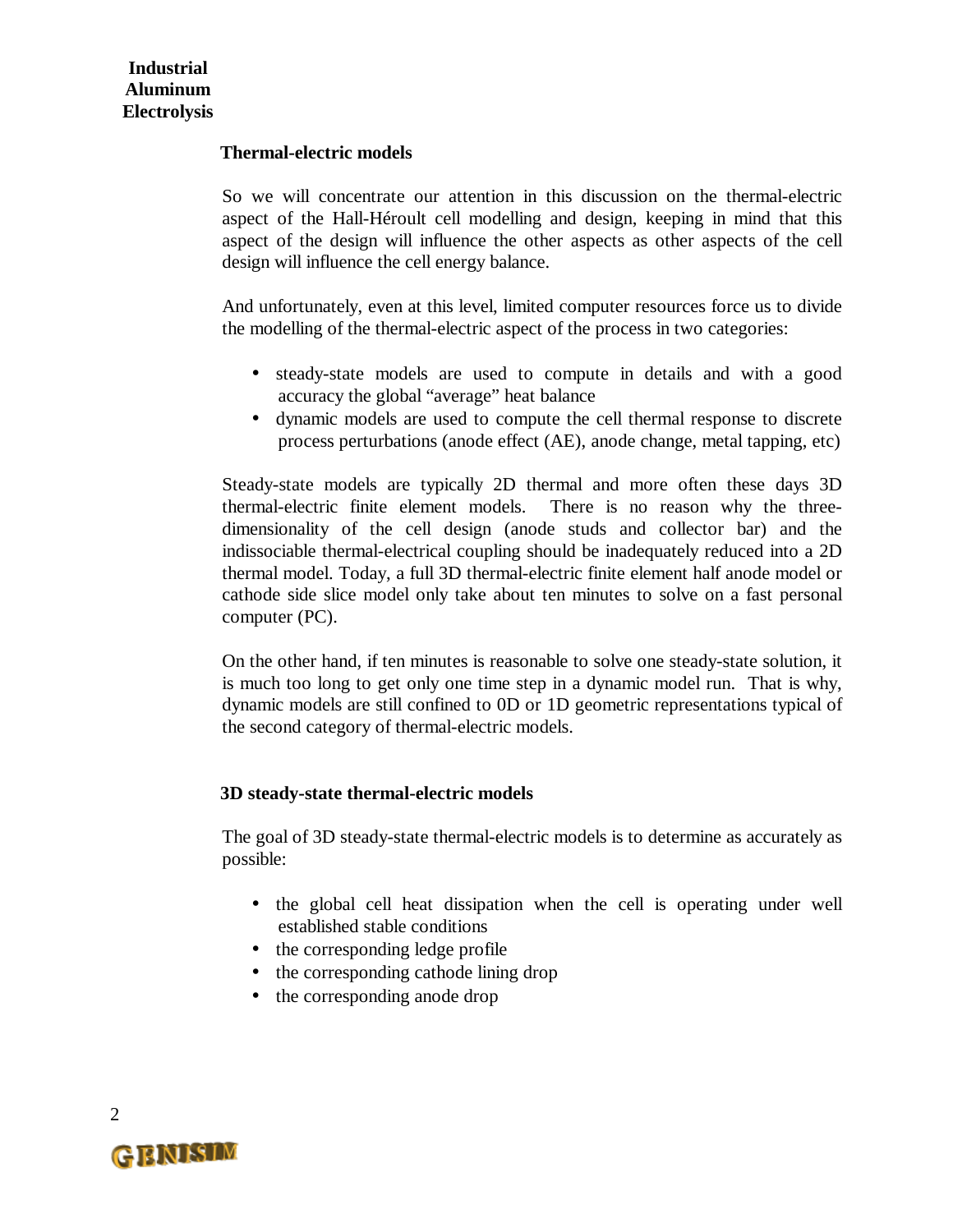My standard approach to achieve the above goal is to develop two independent models:

- a half-anode model
- a cathode side slice model

It has been demonstrated in the past<sup>3</sup> that when considering heat transfer by convection, the "enhanced conductivity" of bath and metal are orders of magnitude greater than those of any lining materials. So, it is quite justify and a good modelling practice to consider the bath and metal to be isotherms and to remove them from the model domain.

Having done that, the only coupling between the anode and the cathode parts of the cell is located in the cell's side channel crust. For practical reasons, I prefer to completely separate the anode part from the cathode part by cutting the crust along an adiabatic line perpendicular to the crust surface.

By having a decoupled half-anode model and cathode side slice model, we can solve them independently. But to do so, we must specify the cell operating temperature and the cell superheat as boundary conditions (i.e. as input to the model). Under such conditions, the models will calculate the global cell heat losses. If the calculated cell losses do not correspond to the separately computed cell internal heat, it means that the cell steady-state conditions do not correspond to the assumed operating cell temperature and cell superheat for that cell design.

This leaves the designer with many options for the next step in the design loop:

- adjust the cell internal heat, e.g. reduce the anode to cathode distance (ACD)
- change the assumed cell temperature and/or superheat
- change the cathode lining design or liquids height
- change the anode design or insulation cover thickness
- or any combination of the above

The most important thing to remember with this approach is that the user specifies the operating temperature and superheat. The model then calculates the corresponding cell heat losses that may or may not match the cell internal heat generation. In the "classic 2D full cell slice" model approach<sup>3</sup>, the user specifies the cell internal heat and the liquidus temperature and the model calculates the corresponding steady-state temperature. But, the steady-state temperature may turn out to be unreasonable. This is yet another example of the famous "chicken and egg" issue and should not be a source of concern for a modeler using my approach.

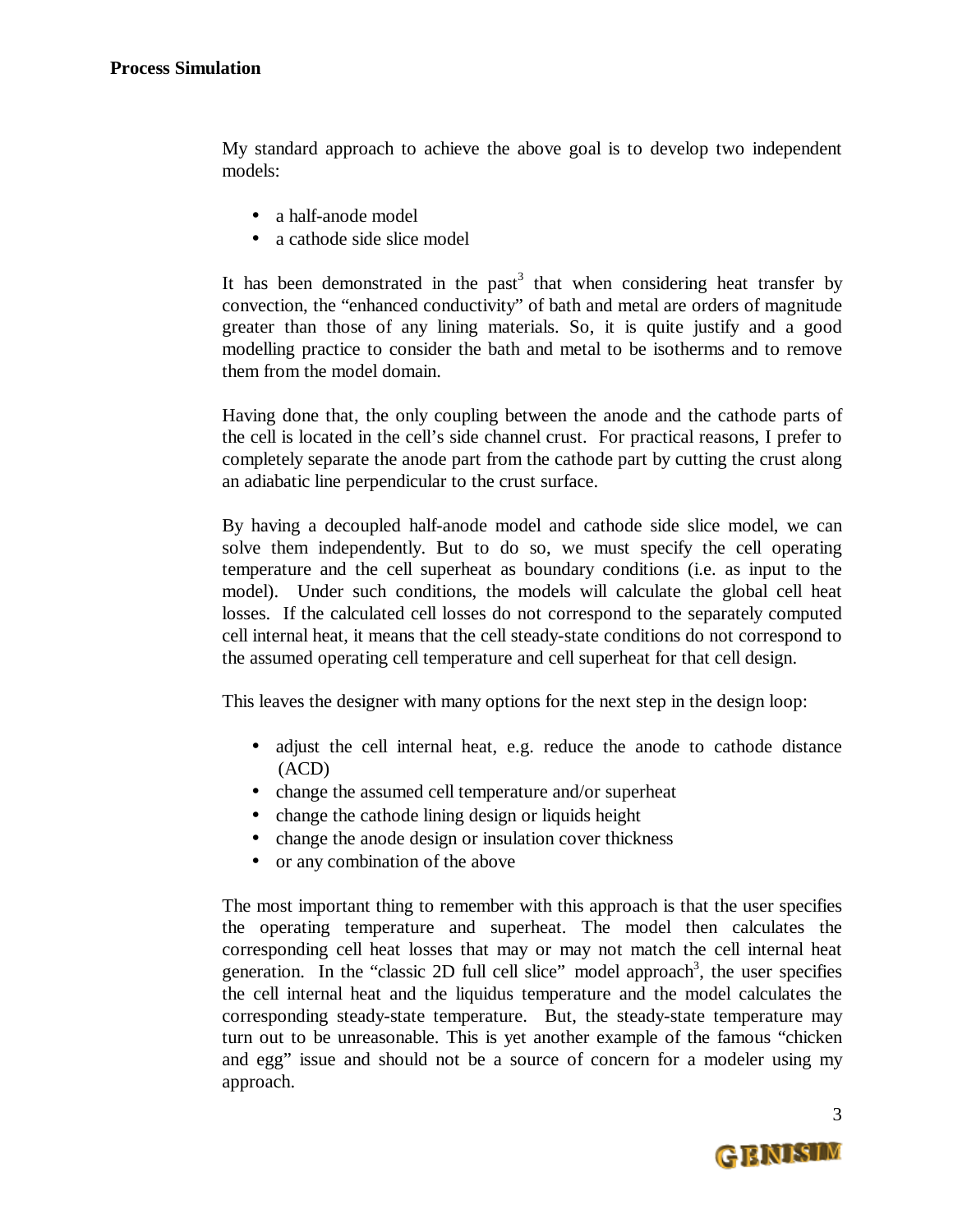#### **Model validation considerations**

I can not stress strong enough that developing a cell model without validating it is a waste of time. Furthermore, using an unvalidated cell model can be very misleading (garbage in garbage out)! So, if you are planning to develop a mathematical model of your cell, be ready to spend the time required to validate it properly.

The best way I know to validate a 3D thermal-electric cell model is to conduct a coordinated "thermal blitz" campaign. Essentially, a "thermal blitz" consists in measuring enough heat fluxes very rapidly around a cell (in stable operating conditions) to be able to integrate them along all the external surfaces in order to obtain an experimental cell heat losses "snap shot" (see Table 1 and 2).

|                                          | <b>Heat Flux Measurements</b><br>for Cell Heat Balance |                |  |  |  |
|------------------------------------------|--------------------------------------------------------|----------------|--|--|--|
| 17-Aug-97<br>date:<br>cell:<br>"VAW" 300 |                                                        | slice no: A2   |  |  |  |
|                                          | Shell Wall                                             |                |  |  |  |
| Description                              | Flux                                                   | Temp           |  |  |  |
| Wall above bath level                    | 2000                                                   | 150            |  |  |  |
| Wall bath level                          | 5500                                                   | 230            |  |  |  |
| Wall metal level                         | 7500                                                   | 250            |  |  |  |
| Wall block level above bar               | 6000                                                   | 235            |  |  |  |
| Left collector bar                       | 3000                                                   | 190            |  |  |  |
| Right collector bar                      | 3000                                                   | 190            |  |  |  |
| Wall collector bar level                 | 1500                                                   | 90             |  |  |  |
| Wall brick level                         | 1000                                                   | 60             |  |  |  |
| Floor near centerline                    | 500                                                    | 50             |  |  |  |
| Floor at quarter point                   | 500                                                    | 50             |  |  |  |
| Floor near corner                        | 500                                                    | 50             |  |  |  |
|                                          | Cradle Web                                             |                |  |  |  |
| Wall above bath level                    | 1000                                                   | 100            |  |  |  |
| Wall bath level                          | 2165                                                   | 130            |  |  |  |
| Wall metal level                         | 2660                                                   | 140            |  |  |  |
| Wall block level above bar               | 955                                                    | 125            |  |  |  |
| Wall collector bar level                 | 400                                                    | 60             |  |  |  |
| Wall brick level                         | 155                                                    | 50             |  |  |  |
| Floor extension                          | $\overline{0}$                                         | $\overline{0}$ |  |  |  |
| In the corner                            | 100                                                    | 35             |  |  |  |
| Wall extension wide section              | 0                                                      | $\Omega$       |  |  |  |
| Wall extension narrow section            | $\Omega$                                               | $\Omega$       |  |  |  |
| Floor near centerline                    | 100                                                    | 35             |  |  |  |
| Floor at quarter point                   | 100                                                    | 35             |  |  |  |
| Floor near corner                        | 100                                                    | 35             |  |  |  |
|                                          | Cradle Flange                                          |                |  |  |  |
| Wall above bath level                    | 500                                                    | 65             |  |  |  |
| Wall bath level                          | 1085                                                   | 80             |  |  |  |
| Wall metal level                         | 1330                                                   | 90             |  |  |  |
| Wall block level above bar               | 475                                                    | 40             |  |  |  |
| Wall collector bar level                 | 200                                                    | 35             |  |  |  |
| Wall brick level                         | 50                                                     | 30             |  |  |  |
| Under the floor                          | 50                                                     | 30             |  |  |  |

Table 1: Thermal blitz input data sheet

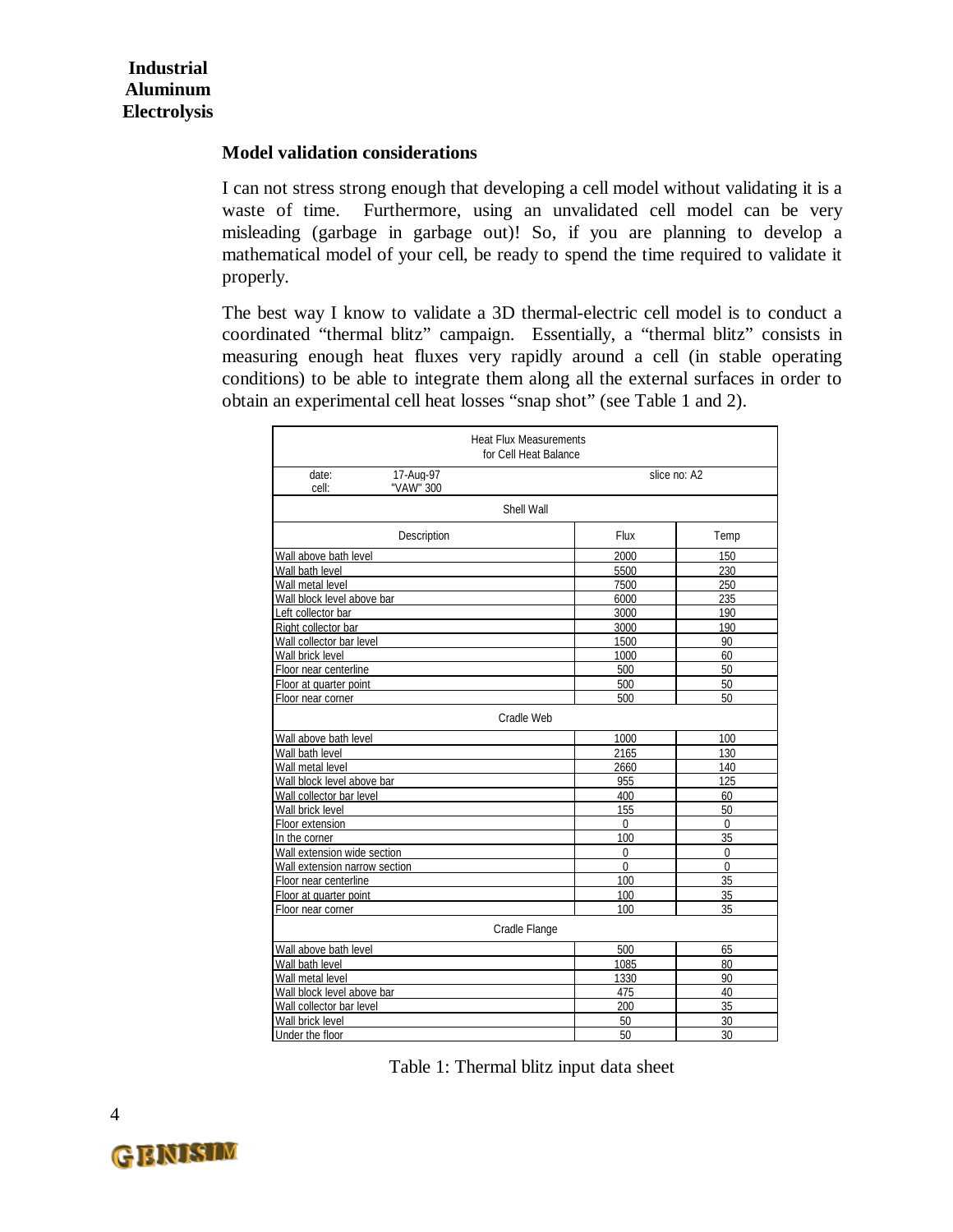| <b>Heat Balance Results</b>                       |           |       |           |        |  |
|---------------------------------------------------|-----------|-------|-----------|--------|--|
| date:                                             | 17-Aug-97 | Cell: | "VAW" 300 |        |  |
| <b>Cathode Heat Losses</b>                        |           | W/m2  | kW        | %      |  |
| Shell side wall above bath level                  |           | 2000  | 11.52     | 1.86   |  |
| Shell side wall opposite to bath                  |           | 5500  | 31.68     | 5.11   |  |
| Shell side wall opposite to metal                 |           | 7500  | 43.20     | 6.97   |  |
| Shell side wall opposite to block above bar       |           | 6000  | 48.38     | 7.80   |  |
| Shell side wall opposite to block between bars    |           | 1500  | 6.48      | 1.05   |  |
| Collector bars to air                             |           | 3000  | 17.28     | 2.79   |  |
| Collector bars to flexible                        |           |       | 60        | 9.68   |  |
| Shell side wall opposite to brick                 |           | 1000  | 11.52     | 1.86   |  |
| Shell floor close to corner                       |           | 500   | 12.54     | 2.02   |  |
| Shell floor quarter point region                  |           | 500   | 10.44     | 1.68   |  |
| Shell floor centerline region                     |           | 500   | 8.34      | 1.34   |  |
| Cradle above bath level                           |           | 889   | 6.08      | 0.98   |  |
| Cradle opposite to bath                           |           | 1925  | 13.17     | 2.12   |  |
| Cradle opposite to metal                          |           | 2364  | 16.17     | 2.61   |  |
| Cradle opposite to block above bar                |           | 848   | 8.12      | 1.31   |  |
| Cradle opposite to block between bars             |           | 356   | 2.43      | 0.39   |  |
| Cradle opposite to brick                          |           | 132   | 1.80      | 0.29   |  |
| Cradle corner                                     |           | 52    | 1.52      | 0.25   |  |
| Cradle below floor close to corner                |           | 100   | 2.76      | 0.44   |  |
| Cradle below floor quarter point region           |           | 100   | 2.76      | 0.44   |  |
| Cradle below floor centerline region              |           | 100   | 2.76      | 0.44   |  |
| Shell end wall opposite to metal                  |           | 1500  | 2.61      | 0.42   |  |
| Shell end wall opposite to block above bar        |           | 3000  | 7.31      | 1.18   |  |
| Shell end wall opposite to block below top of bar |           | 4000  | 6.96      | 1.12   |  |
| Shell end wall opposite to brick                  |           | 3000  | 10.44     | 1.68   |  |
| Shell coverplate in the ends                      |           | 500   | 1.52      | 0.25   |  |
| Shell horizontal strip in the ends                |           | 1184  | 18.00     | 2.90   |  |
| Shell vertical stiffeners in the ends             |           | 898   | 5.52      | 0.89   |  |
| Shell horizontal stiffeners in the ends           |           | 100   | 0.45      | 0.07   |  |
| Total for the cathode part                        |           |       | 371.76    | 59.95  |  |
| <b>Anode Heat Losses</b>                          |           |       |           |        |  |
| Crust in side channels                            |           | 1700  | 21.48     | 3.46   |  |
| Crust above anodes                                |           | 1800  | 81.91     | 13.21  |  |
| Crust in center channel                           |           | 1750  | 3.60      | 0.58   |  |
| Studs                                             |           | 4000  | 27.14     | 4.38   |  |
| Yoke                                              |           | 3640  | 83.87     | 13.53  |  |
| Aluminum rod                                      |           | 822   | 30.31     | 4.89   |  |
| Total for the anode part                          |           |       | 248.3     | 40.05  |  |
|                                                   |           |       |           |        |  |
| Total for the cell                                |           |       | 620.1     | 100.00 |  |

#### Table no 2: Thermal blitz results table

At the same time, a detail cell voltage measurement is carried out to establish the cell's internal heat. If the cell was truly in a stable operating condition and the measurements were perfectly carried out (which is not an easy task); the measured cell heat losses should match the cell internal heat within 5%. If this is the case, then the measured heat balance data can be used to validate the cell model.

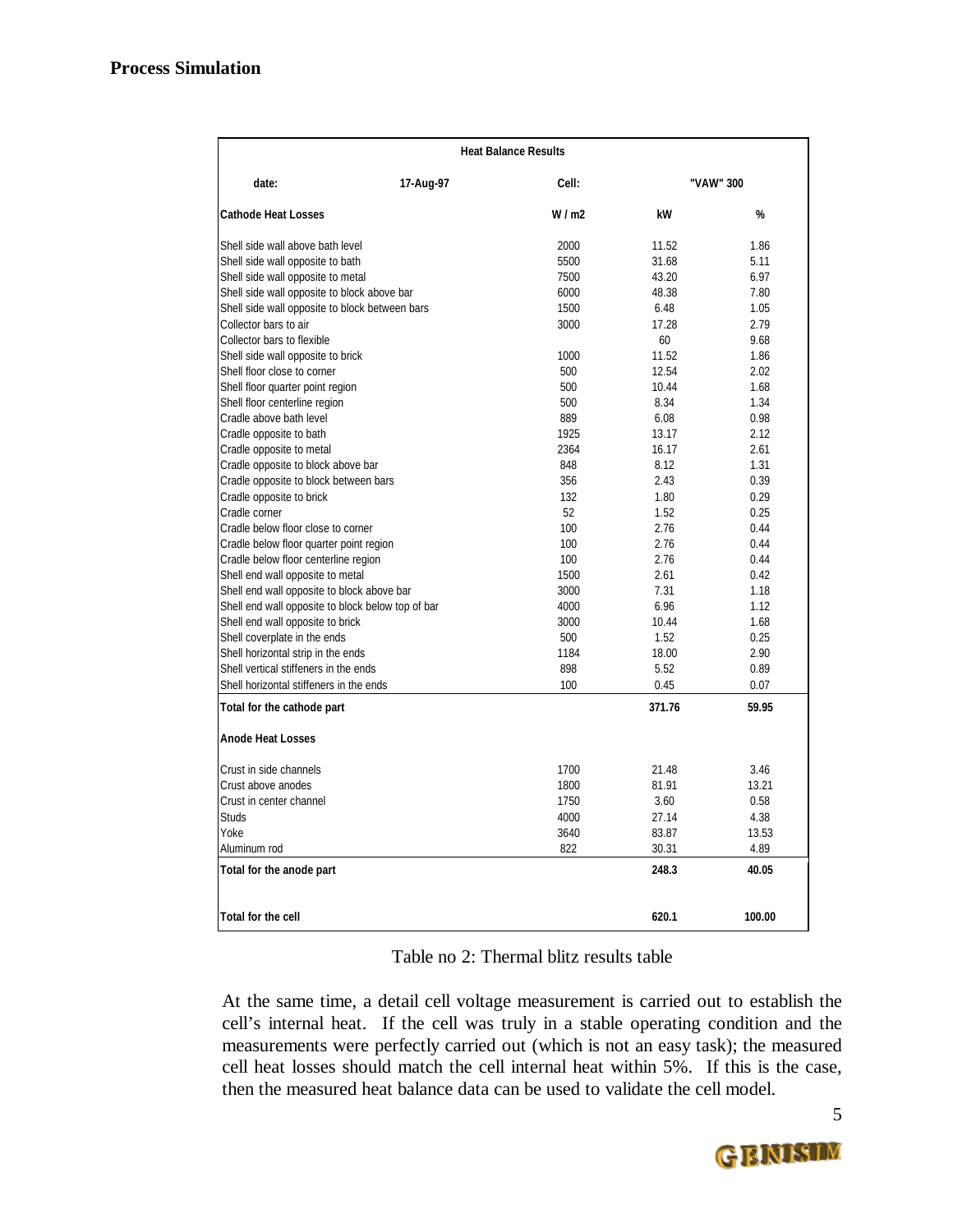At the end of the thermal biltz, a series of side ledge profiles should also be measured. By imposing the average measured ledge profile on the validated cathode model, we obtain from the model solution the "experimental" heat transfer coefficients at the fluids/ledge interfaces. Those heat transfer coefficients are then used to predict the ledge profile thickness of the "retrofitted" design.

Obviously, the behavior of the cathode thermal-electric model relies heavily on the lining material properties data defined in it. Having a reliable material properties database is one of the keys of a successful model development. It is especially important not to blindly use data provided by the lining material's manufacturers since the properties that should be used in the model are not the "new" material properties but the "used" lining material properties after that the lining materials have been affected by Sodium diffusion under cell operating conditions. That is why typically, the final model calibration involve adjusting/degrading lining materials properties until the model globally reproduce the measured heat balance within 5%.

On the electric side, the cell models should also match the measured cathode lining drop and the average mid-life anode drop. This usually translates into the adjustment of the models electrical contact resistance between cast iron and carbon.

An extra experimental measurement can be conducted to measure at least one such contact resistance is to setup an instrumented anode. An instrumented anode setup consists of installing thermocouples in and around studs. Those thermocouples normally use to measure temperature only, are use at the same time as voltage probes. With this setup, it is possible to measure the contact resistance both between the steel stud and the cast iron, and between the cast iron and the anode carbon. Obviously, the contact resistance is one of the key parameter in both the anode and cathode models indicating clearly that having a good pressure contact between cast iron and carbon parts is one of the important features of a successful cell thermal-electric design. Yet, it is widely considered as being only a mechanical issue.

#### **Example of 3D model usage: sensitivity analysis**

In a recent presentation at the CQRDA symposium<sup>4</sup>, I presented an example of 3D model application of an imaginary cell retrofit project where I redesigned a 300 kA cell operating at 92.9% current efficiency (CE) and 13.7 kWh/kg into a 265 kA cell operating at 96% CE and 11.9 kWh/kg. Although this was a good demonstration of the power of modelling tools, the fact that I lumped 17 design changes into one

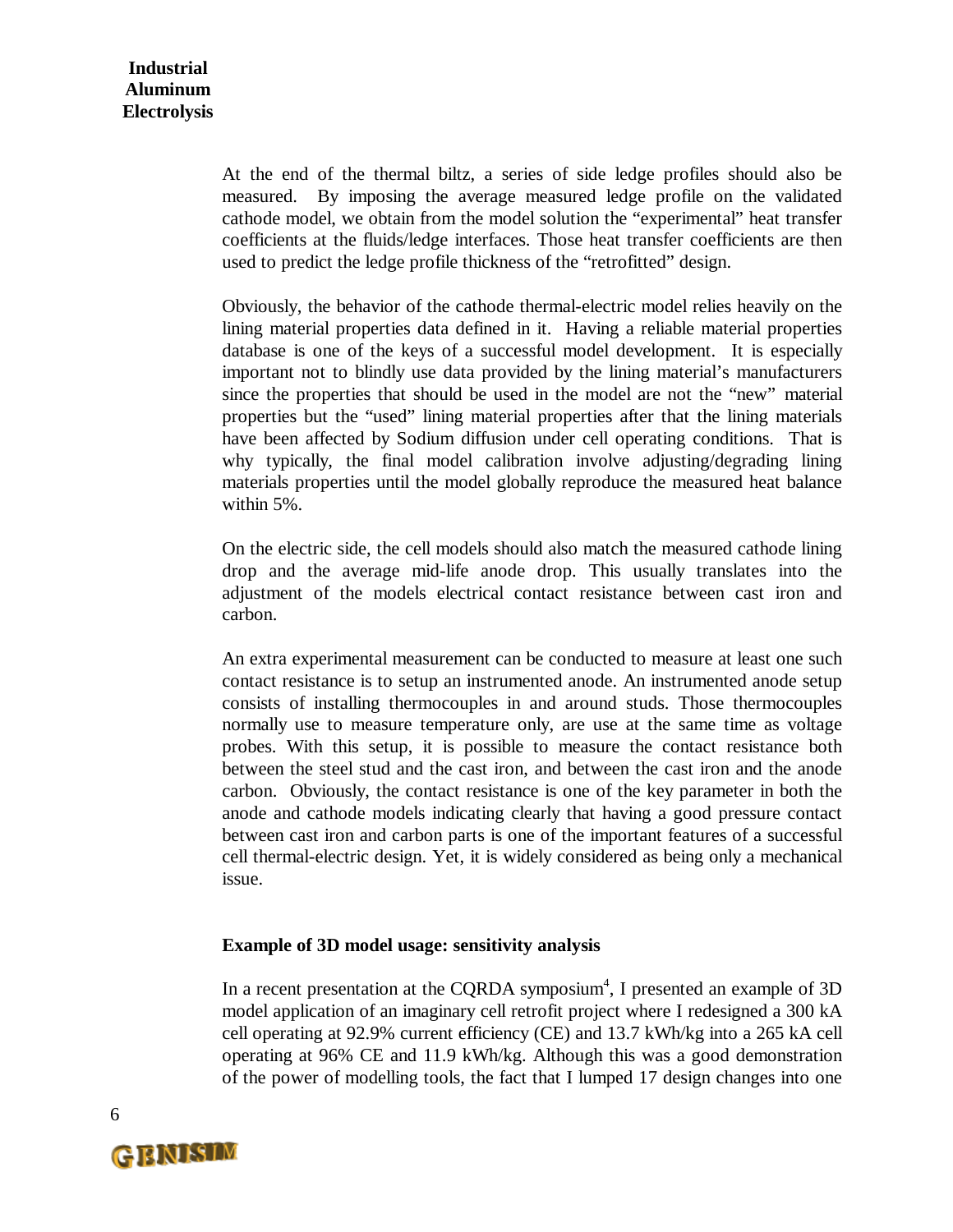design loop is not an ideal way to demonstrate to what is going on in the model and how the models results should be analysed.

So this time, I will use the same approach used by Bruggeman in his 1990 Light Metal paper<sup>3</sup>, namely a parametric sensitivity study.

The base case model that I am going to use is in public domain as I created it for demonstration purposes. To create it, I was inspired by the information published by VAW in JOM in February 1994<sup>5</sup>. I basically used all the available information and made "educated guess" to fill the gaps.

The models that resulted from that "guessing" exercise are presented in figures 1 and 2. By solving them, you get the results shown in figures 3 to 6. Although fringe plots of the isotherms and equipotentials are quite useful to look at (especially in the debugging phase of the model development), the key results are located in the "heat balance tables" (see table 3 and 4) which are produced automatically by the models.



Figure no 1: 3D half anode model mesh

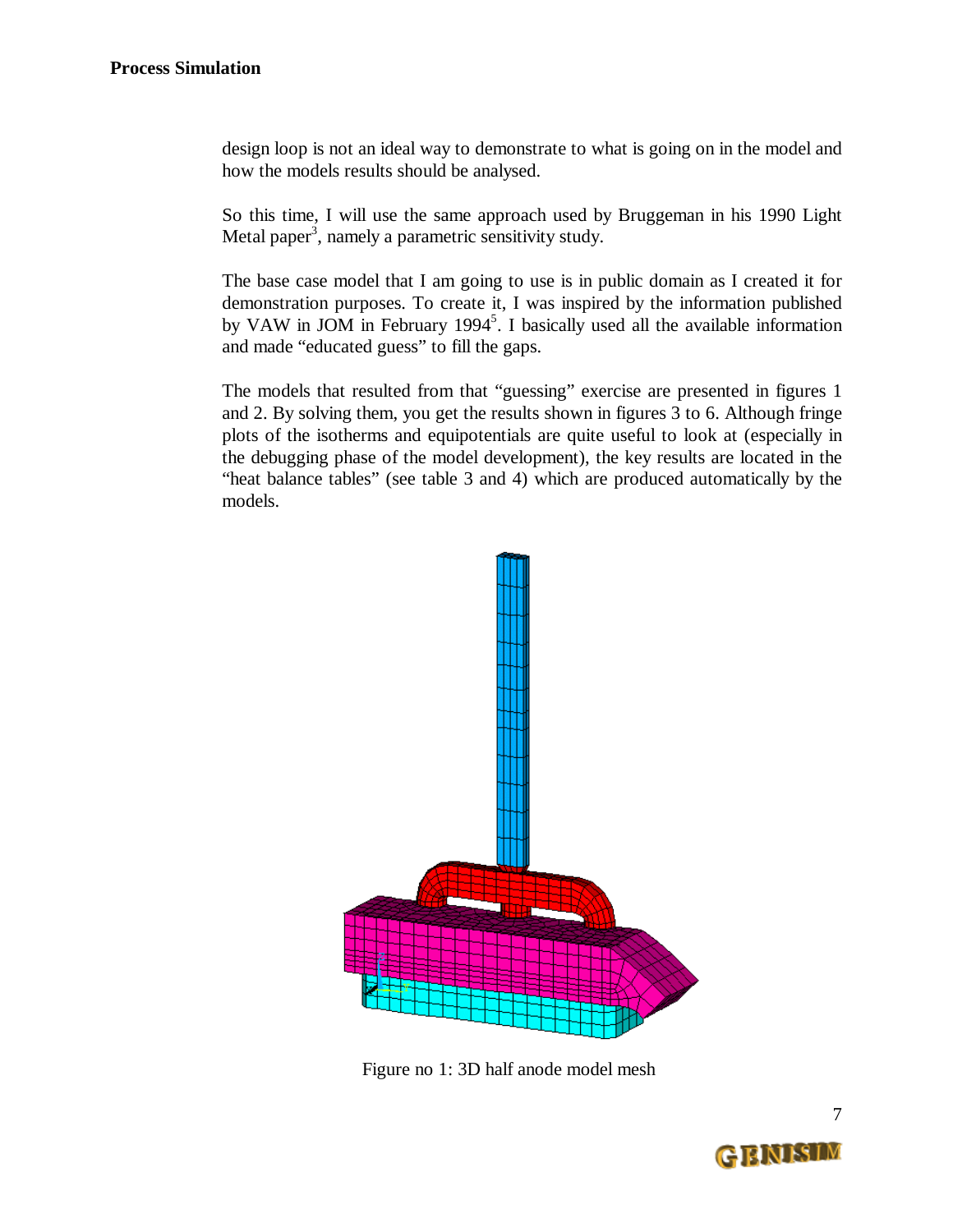

Figure no 2: 3D cathode side slice model mesh



Figure no 3: 3D half anode isotherms Figure no 4: 3D cathode side slice isotherms

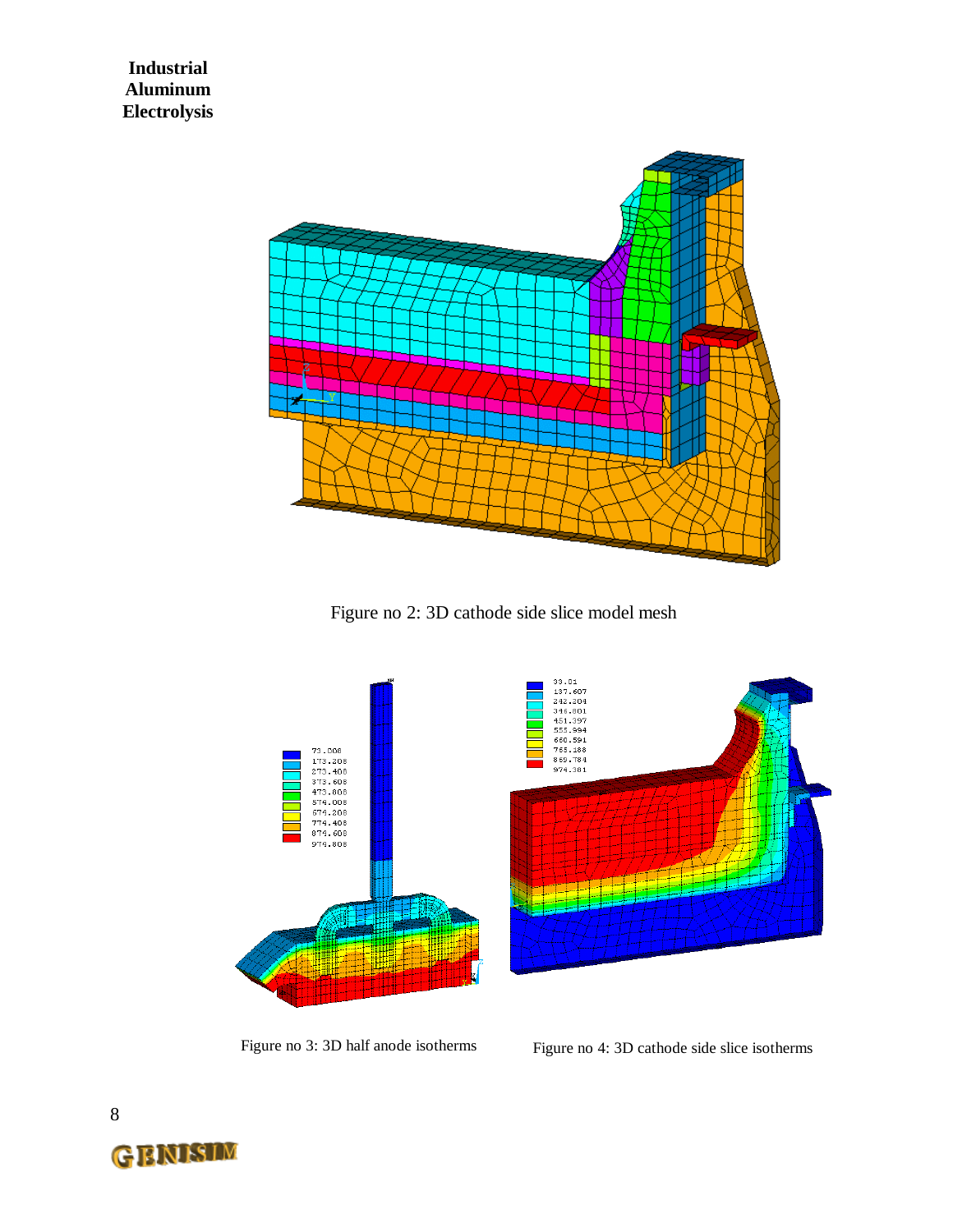

Figure no 5: 3D half anode equipotentials

Figure no 6: 3D cathode side slice equipotentials

| $***$<br>$***$                                      | HEAT BALANCE TABLE<br>Half Anode Model : "VAW" 300 |         | ****<br>****                                                                                                                                                                                                                                                                                                                              |                         |
|-----------------------------------------------------|----------------------------------------------------|---------|-------------------------------------------------------------------------------------------------------------------------------------------------------------------------------------------------------------------------------------------------------------------------------------------------------------------------------------------|-------------------------|
| HEAT INPUT                                          |                                                    | W       | $W/m^2$                                                                                                                                                                                                                                                                                                                                   | ႜ                       |
| Bath to anode carbon<br>Bath to crust<br>Joule heat |                                                    | 1396.94 | 1501.54 1518.68<br>671.64 3304.88                                                                                                                                                                                                                                                                                                         | 42.06<br>18.81<br>39.13 |
| Total Heat Input                                    |                                                    | 3570.13 |                                                                                                                                                                                                                                                                                                                                           | 100.00                  |
| $\ldots$                                            |                                                    |         | $\mathbf{r}$ , $\mathbf{r}$ , $\mathbf{r}$ , $\mathbf{r}$ , $\mathbf{r}$ , $\mathbf{r}$ , $\mathbf{r}$ , $\mathbf{r}$ , $\mathbf{r}$ , $\mathbf{r}$ , $\mathbf{r}$ , $\mathbf{r}$ , $\mathbf{r}$ , $\mathbf{r}$ , $\mathbf{r}$ , $\mathbf{r}$ , $\mathbf{r}$ , $\mathbf{r}$ , $\mathbf{r}$ , $\mathbf{r}$ , $\mathbf{r}$ , $\mathbf{r}$ , | $\sim$ $\sim$ $\sim$    |

============================================================

| HEAT LOST                                           | W       | $W/m^2$                                                                                    | ွေ                      |
|-----------------------------------------------------|---------|--------------------------------------------------------------------------------------------|-------------------------|
| Crust to air<br>Studs to air<br>Aluminum rod to air |         | 1433.63 1697.41<br>1819.63 4068.04<br>408.50 693.78<br>___________________________________ | 39.15<br>49.69<br>11.16 |
| Total Heat Lost                                     | 3661.76 |                                                                                            | 100.00                  |
| Solution Error                                      | $2.50*$ |                                                                                            |                         |
| ANODE PANEL HEAT LOST                               |         | kW W/m^2                                                                                   | $\approx$               |
| Crust to air<br>Studs to air<br>Aluminum rod to air |         | 91.75 1697.41<br>116.46 4068.04<br>26.14 693.78                                            | 39.15<br>49.69<br>11.16 |
| Total Anode Panel Heat Lost 234.35                  |         |                                                                                            | 100.00                  |

|                                          | Avg. Drop<br>at clamp<br>(mV) |                                  |            | Current at<br>anode Surf<br>(Amps) |
|------------------------------------------|-------------------------------|----------------------------------|------------|------------------------------------|
|                                          | 302.103                       |                                  |            | 4687.500                           |
| Tarqeted cell current:<br>Solution Error | Obtained cell current:        | 300000.00 Amps<br>300000.00 Amps | $0.00$ $%$ |                                    |

Table no 3: 3D half anode model heat balance table

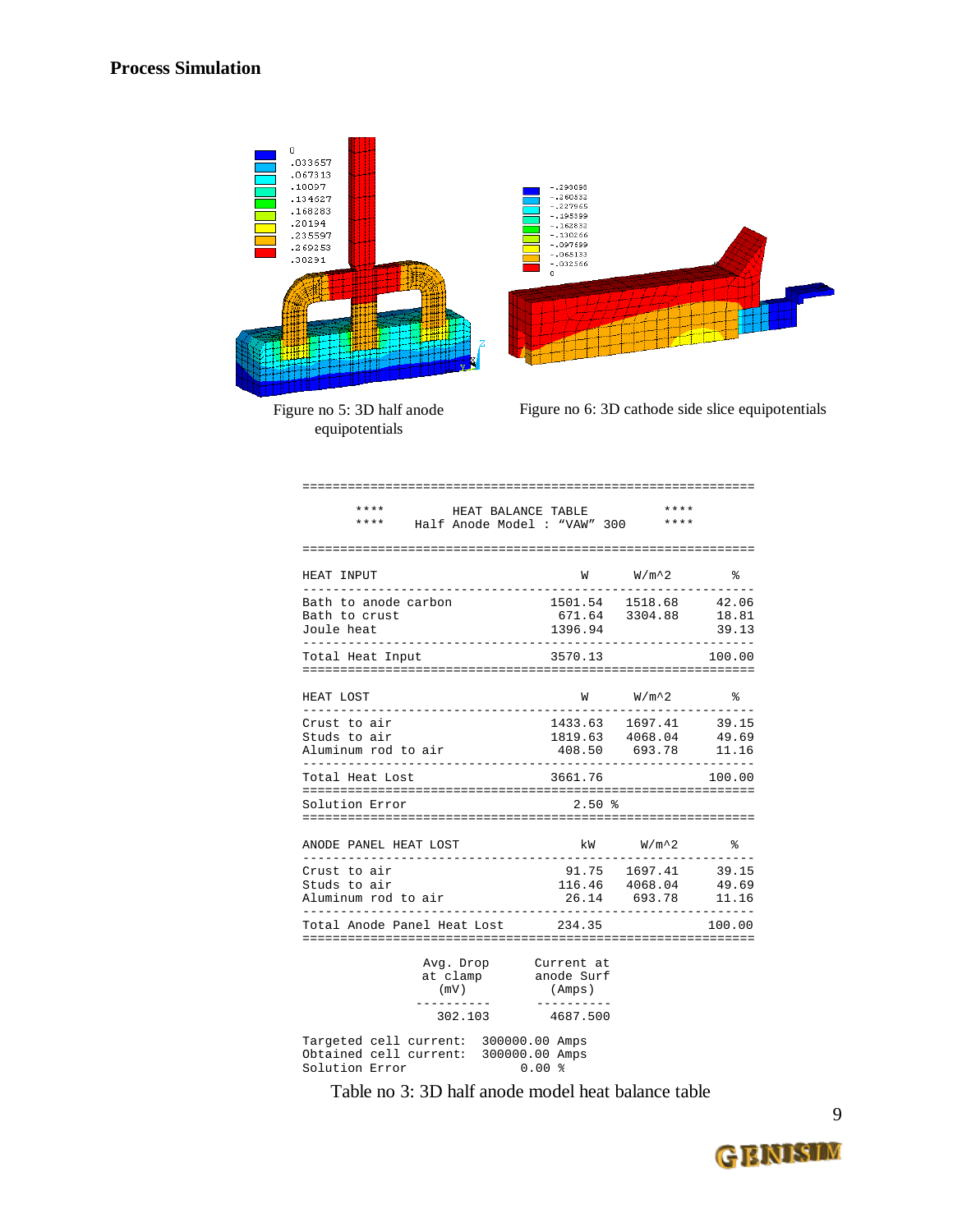| ****<br>HEAT BALANCE TABLE<br>* * * *<br>Side Slice Model : "VAW" 300<br>Freeze profile converged<br>* * * *<br>****<br>after 7. iterations |                                                                                                                                                                                                                                                                                                                                                                                                                                                                                       | ****<br>****<br>****<br>**** |                |
|---------------------------------------------------------------------------------------------------------------------------------------------|---------------------------------------------------------------------------------------------------------------------------------------------------------------------------------------------------------------------------------------------------------------------------------------------------------------------------------------------------------------------------------------------------------------------------------------------------------------------------------------|------------------------------|----------------|
|                                                                                                                                             |                                                                                                                                                                                                                                                                                                                                                                                                                                                                                       |                              |                |
| HEAT INPUT                                                                                                                                  | W                                                                                                                                                                                                                                                                                                                                                                                                                                                                                     | $W/m^2$                      | နွ             |
| Bath to freeze                                                                                                                              | 765.98                                                                                                                                                                                                                                                                                                                                                                                                                                                                                | 9999.90                      | 17.24          |
| Metal to freeze                                                                                                                             | 1471.69                                                                                                                                                                                                                                                                                                                                                                                                                                                                               | 14399.86                     | 33.13          |
| Metal to carbon<br>Joule heat                                                                                                               | 1002.48<br>1201.75                                                                                                                                                                                                                                                                                                                                                                                                                                                                    | 1607.15                      | 22.57<br>27.05 |
| . <u>.</u><br>Total Heat Input                                                                                                              | $\frac{1}{2} \left( \frac{1}{2} \right) \left( \frac{1}{2} \right) \left( \frac{1}{2} \right) \left( \frac{1}{2} \right) \left( \frac{1}{2} \right) \left( \frac{1}{2} \right) \left( \frac{1}{2} \right) \left( \frac{1}{2} \right) \left( \frac{1}{2} \right) \left( \frac{1}{2} \right) \left( \frac{1}{2} \right) \left( \frac{1}{2} \right) \left( \frac{1}{2} \right) \left( \frac{1}{2} \right) \left( \frac{1}{2} \right) \left( \frac{1}{2} \right) \left( \frac$<br>4441.91 |                              | .<br>100.00    |
|                                                                                                                                             |                                                                                                                                                                                                                                                                                                                                                                                                                                                                                       |                              |                |
| HEAT LOST                                                                                                                                   | W                                                                                                                                                                                                                                                                                                                                                                                                                                                                                     | $W/m^2$                      | နွ             |
| Shell wall above bath level                                                                                                                 | 641.76                                                                                                                                                                                                                                                                                                                                                                                                                                                                                | 1284.80                      | 14.39          |
| Shell wall opposite to bath                                                                                                                 | 412.96                                                                                                                                                                                                                                                                                                                                                                                                                                                                                | 5161.22                      | 9.26           |
| Shell wall opposite to metal<br>Shell wall opposite to block                                                                                | 422.59<br>885.01                                                                                                                                                                                                                                                                                                                                                                                                                                                                      | 7028.48<br>5722.22           | 9.48<br>19.84  |
| Shell wall below block                                                                                                                      | 94.77                                                                                                                                                                                                                                                                                                                                                                                                                                                                                 | 665.54                       | 2.13           |
| Shell floor                                                                                                                                 | 333.19                                                                                                                                                                                                                                                                                                                                                                                                                                                                                | 414.02                       | 7.47           |
| Cradle above bath level                                                                                                                     | 26.21                                                                                                                                                                                                                                                                                                                                                                                                                                                                                 | 1514.37                      | 0.59           |
| Cradle opposite to bath                                                                                                                     | 101.03                                                                                                                                                                                                                                                                                                                                                                                                                                                                                | 2075.57                      | 2.27           |
| Cradle opposite to metal<br>Cradle opposite to block                                                                                        | 66.45<br>261.83                                                                                                                                                                                                                                                                                                                                                                                                                                                                       | 2546.97<br>929.94            | 1.49<br>5.87   |
| Cradle opposite to brick                                                                                                                    | 43.64                                                                                                                                                                                                                                                                                                                                                                                                                                                                                 | 153.96                       | 0.98           |
| Cradle below floor level                                                                                                                    | 202.55                                                                                                                                                                                                                                                                                                                                                                                                                                                                                | 99.23                        | 4.54           |
| Bar and Flex to air<br>End of flex to busbar                                                                                                | 627.38<br>340.32                                                                                                                                                                                                                                                                                                                                                                                                                                                                      | 2649.40<br>40514.13          | 14.07<br>7.63  |
| Total Heat Lost                                                                                                                             | 4459.69                                                                                                                                                                                                                                                                                                                                                                                                                                                                               |                              | 100.00         |
|                                                                                                                                             |                                                                                                                                                                                                                                                                                                                                                                                                                                                                                       |                              |                |
| Solution Error<br>================<br>====================================                                                                  | 0.40%                                                                                                                                                                                                                                                                                                                                                                                                                                                                                 |                              |                |
| CATHODE HEAT LOST                                                                                                                           | kW                                                                                                                                                                                                                                                                                                                                                                                                                                                                                    | $W/m^2$                      | ႜ              |
| Shell wall above bath level                                                                                                                 | 60.15                                                                                                                                                                                                                                                                                                                                                                                                                                                                                 | 1284.80                      | 15.61          |
| Shell wall opposite to bath                                                                                                                 | 38.70                                                                                                                                                                                                                                                                                                                                                                                                                                                                                 | 5161.22                      | 10.04          |
| Shell wall opposite to metal                                                                                                                | 39.61                                                                                                                                                                                                                                                                                                                                                                                                                                                                                 | 7028.48                      | 10.28          |
| Shell wall opposite to block                                                                                                                | 82.95                                                                                                                                                                                                                                                                                                                                                                                                                                                                                 | 5722.22                      | 21.53          |
| Shell wall below block<br>Shell floor                                                                                                       | 8.88<br>23.99                                                                                                                                                                                                                                                                                                                                                                                                                                                                         | 665.54<br>414.02             | 2.31<br>6.23   |
| Cradle above bath level                                                                                                                     | 2.46                                                                                                                                                                                                                                                                                                                                                                                                                                                                                  | 1514.37                      | 0.64           |
| Cradle opposite to bath                                                                                                                     | 9.47                                                                                                                                                                                                                                                                                                                                                                                                                                                                                  | 2075.57                      | 2.46           |
| Cradle opposite to metal                                                                                                                    | 6.23                                                                                                                                                                                                                                                                                                                                                                                                                                                                                  | 2546.97                      | 1.62           |
| Cradle opposite to block<br>Cradle opposite to brick                                                                                        | 24.54<br>4.09                                                                                                                                                                                                                                                                                                                                                                                                                                                                         | 929.94<br>153.96             | 6.37<br>1.06   |
| Cradle below floor level                                                                                                                    | 14.58                                                                                                                                                                                                                                                                                                                                                                                                                                                                                 | 99.23                        | 3.78           |
| Bar and Flex to air                                                                                                                         | 45.17                                                                                                                                                                                                                                                                                                                                                                                                                                                                                 | 2649.40                      | 11.72          |
| End of flex to busbar                                                                                                                       | 24.50                                                                                                                                                                                                                                                                                                                                                                                                                                                                                 | 40514.13                     | 6.36           |
| Total Cathode Heat Lost                                                                                                                     | 385.32                                                                                                                                                                                                                                                                                                                                                                                                                                                                                |                              | 100.00         |
| Avg. Drop<br>Average                                                                                                                        |                                                                                                                                                                                                                                                                                                                                                                                                                                                                                       | Current at                   |                |
| at Bar End<br>Flex. Drop                                                                                                                    |                                                                                                                                                                                                                                                                                                                                                                                                                                                                                       | Cathode Surf                 |                |
| (mV)<br>------                                                                                                                              | (mV)<br>-------                                                                                                                                                                                                                                                                                                                                                                                                                                                                       | (Amps)<br>--------           |                |
| 285.268                                                                                                                                     | 7.473                                                                                                                                                                                                                                                                                                                                                                                                                                                                                 | 4166.667                     |                |
| Targeted cell current:<br>300000.00 Amps                                                                                                    |                                                                                                                                                                                                                                                                                                                                                                                                                                                                                       |                              |                |
| Obtained cell current:<br>300000.00 Amps                                                                                                    |                                                                                                                                                                                                                                                                                                                                                                                                                                                                                       |                              |                |

10 Table no 4: Cathode side slice heat balance table

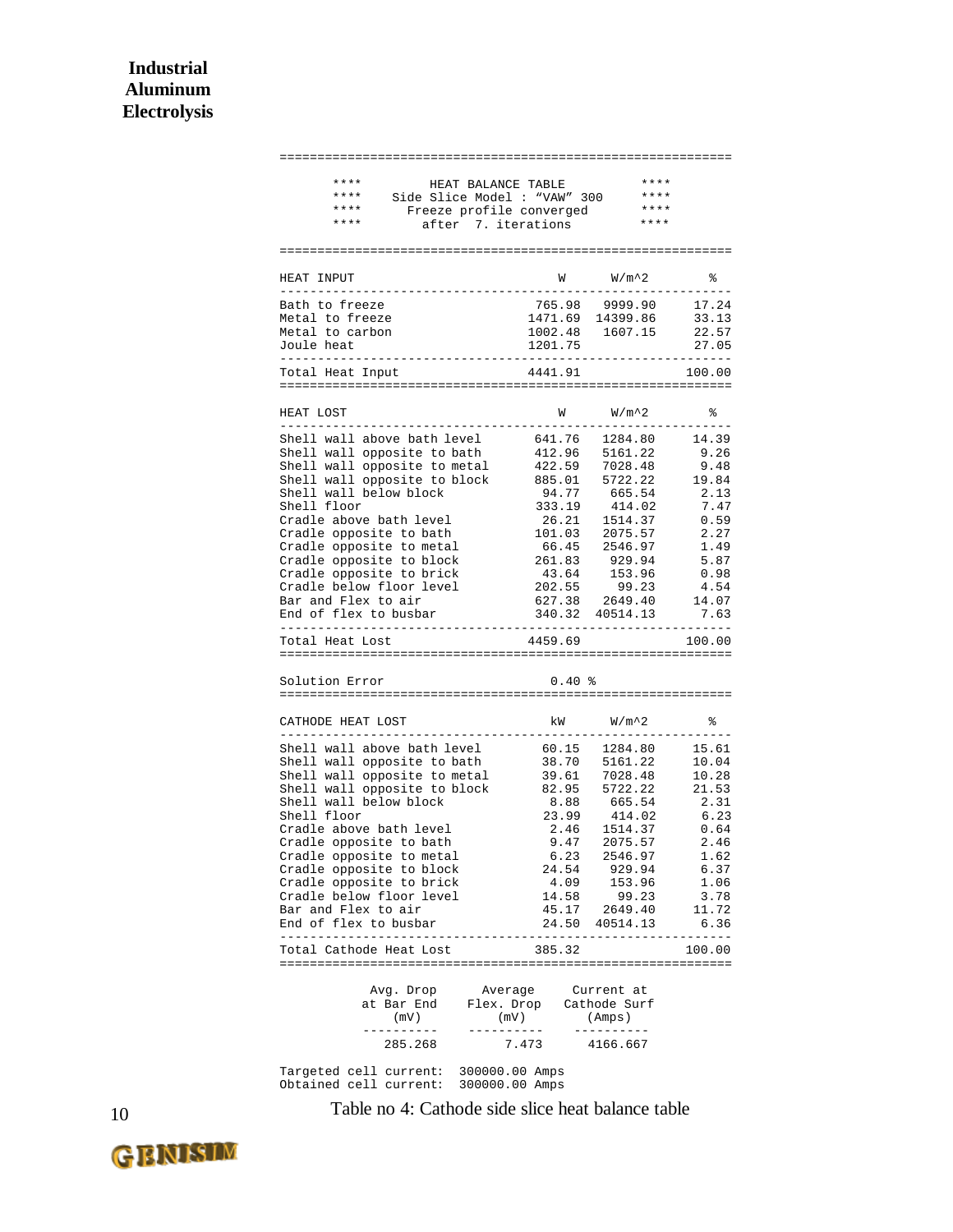You can see that the total heat dissipated add-up to 620 kW of which 38% is dissipated by the anode panel and the remaining 62% is dissipated by the cathode shell, cradles and collector bars.

A third table is produced to verify that the total heat dissipated do correspond to the cell internal heat generated. At 5 cm ACD, the cell internal heat turns out to be 622 kW as seen in table 5. Calculation of the cell internal heat is based on public domain equations:

- bath resistivity using Wang's equation $6$
- bath voltage using Haupin's equation<sup>7</sup>
- electrolysis voltage using Haupin's equation<sup>7</sup>
- equivalent voltage to make metal using Haupin's equation<sup>7</sup>
- cell current efficiency using Solli's equation $8$

| ****<br>****                                                                                                                                                                                 | HEAT BALANCE SUMMARY<br>Full slice Model : "VAW" 300 |  | ****<br>****                                                                                                                                                  |
|----------------------------------------------------------------------------------------------------------------------------------------------------------------------------------------------|------------------------------------------------------|--|---------------------------------------------------------------------------------------------------------------------------------------------------------------|
|                                                                                                                                                                                              |                                                      |  |                                                                                                                                                               |
| INTERNAL HEAT CALCULATION                                                                                                                                                                    |                                                      |  |                                                                                                                                                               |
| Bath Resistivity<br>Anode Current Density<br>Cathode Current Density<br>Bath Voltage<br>Electrolysis Voltage<br>Total Cell Voltage<br>Equivalent Voltage to Make Metal<br>Current Efficiency |                                                      |  | $0.423211$ ohm-cm<br>$0.732422 A/cm^2$<br>$0.668449$ A/cm <sup>2</sup> 2<br>1.57648 volts<br>1.92441 volts<br>4.28826 volts<br>2.01347 volts<br>$92.9152$ $%$ |
| Internal Heat Generation                                                                                                                                                                     |                                                      |  | 622.435 kW                                                                                                                                                    |
| TOTAL HEAT LOST                                                                                                                                                                              |                                                      |  |                                                                                                                                                               |
| Total Anode Panel Heat Loss<br>Total Cathode Heat Loss                                                                                                                                       |                                                      |  | 234.350 kW<br>385.320 kW                                                                                                                                      |
| Total Cell Heat Loss                                                                                                                                                                         |                                                      |  | 619.670 kW                                                                                                                                                    |
| HEAT IINBALANCE                                                                                                                                                                              |                                                      |  | 0.45                                                                                                                                                          |

Table no 5: 3D models heat balance summary

As mentioned before, it is up to the user to ensure that the total heat dissipated match the internal heat generation. It is critical that this is achieved before the model results could be considered to correspond to the cell steady-state conditions.

11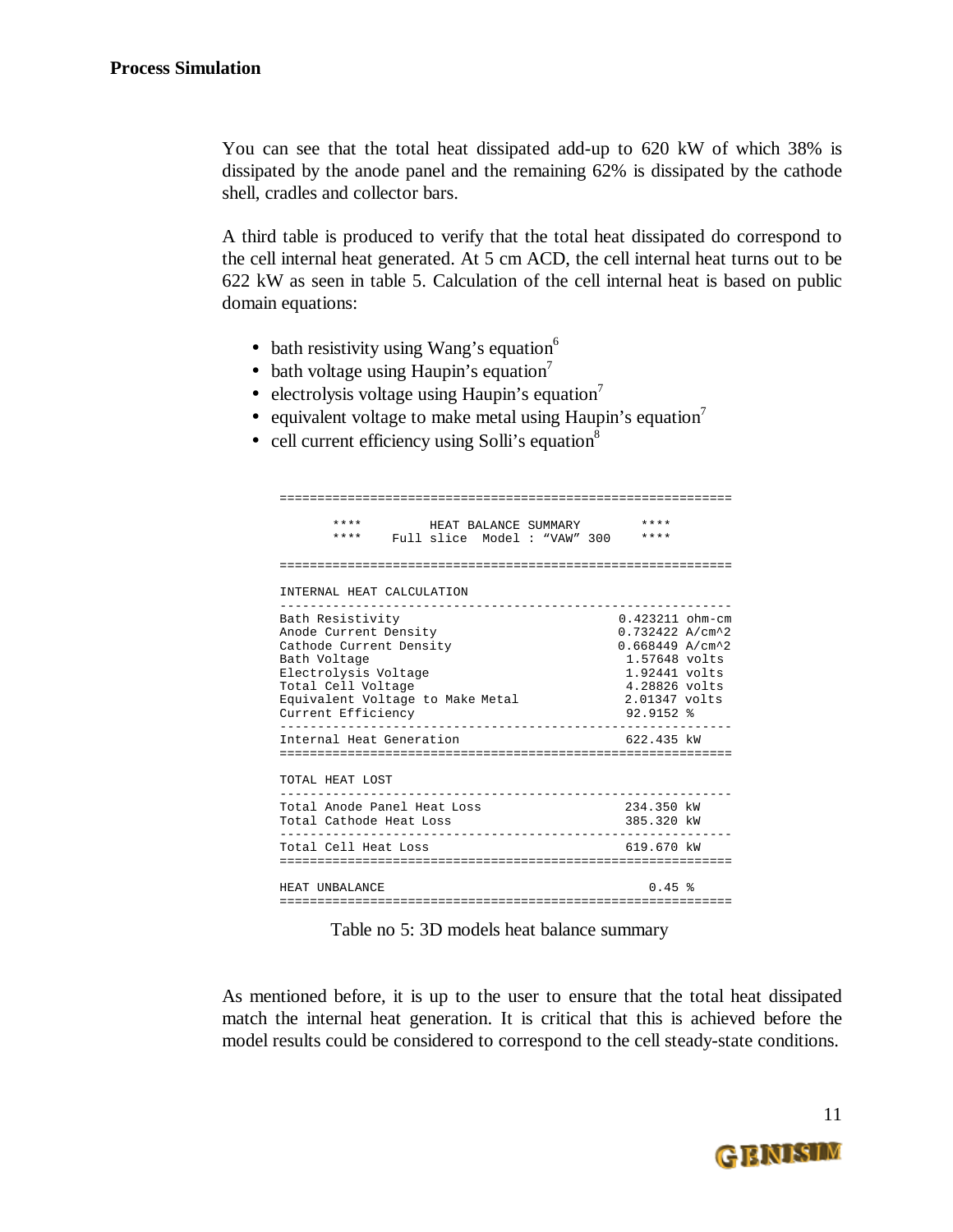In the sensitivity test case study, the alumina cover is decreased from the 16 cm setup in the base case model to 13 cm. The first step is to rerun the anode model with that change. We can note at this point, that having developed the model by using parameters, it was quite easy to change the base case model into the new configuration. The results of the reduced alumina cover indicate that the anode panel heat losses is increased from 234 kW to 247 kW as shown in Table 6.

| ****<br>* * * *<br>Half Anode Model : "VAW" 300                                                  | HEAT BALANCE TABLE                 | ****<br>$***$ * * *                           |                                 |
|--------------------------------------------------------------------------------------------------|------------------------------------|-----------------------------------------------|---------------------------------|
|                                                                                                  |                                    |                                               |                                 |
| HEAT INPUT                                                                                       | M                                  | $W/m^2$                                       | °                               |
| Bath to anode carbon<br>Bath to crust<br>Joule heat                                              | 1629.67 1648.27 43.19<br>1391.22   | 752.64 3735.79                                | 19.95<br>36.87<br>_____________ |
| Total Heat Input                                                                                 | 3773.53                            |                                               | 100.00                          |
| HEAT LOST<br>---------                                                                           | W                                  | W/m^2                                         | ႜ                               |
| Crust to air<br>Studs to air<br>Aluminum rod to air<br>____________________________              | 392.30 666.27                      | 1555.19 1856.82<br>1920.78 4064.43            | 40.20<br>49.65<br>10.14         |
| Total Heat Lost                                                                                  | 3868.28                            |                                               | 100.00                          |
| Solution Error                                                                                   | 2.45%                              |                                               |                                 |
| ANODE PANEL HEAT LOST                                                                            | kW                                 | $W/m^2$<br>. _ _ _ _ _ _ _ _ .                | る                               |
| Crust to air<br>Studs to air<br>Aluminum rod to air                                              | 25.11<br>.                         | 99.53 1856.82<br>$122.93$ $4064.43$<br>666.27 | 40.20<br>49.65<br>10.14         |
| Total Anode Panel Heat Lost 247.57                                                               |                                    |                                               | 100.00                          |
| Avg. Drop<br>at clamp<br>(mV)                                                                    | Current at<br>anode Surf<br>(Amps) |                                               |                                 |
| ---------<br>300.893 4687.500                                                                    | ----------                         |                                               |                                 |
| Targeted cell current: 300000.00 Amps<br>Obtained cell current: 300000.00 Amps<br>Solution Error | $0.00$ %                           |                                               |                                 |

Table no 6: 3D half anode heat balance table with 3 cm less alumina cover

In the second step, the cell operating temperature and the corresponding cell superheat must be decreased to reduce the cathode heat losses of 13 kW in order to maintain the total heat losses equal to the internal heat. It is up to the user to "guess" how much the cell operating temperature should be decreased. Yet, it is straightforward to make a good "educated guess" by assuming that only the heat losses through the ledge will be affected by the change of the operating

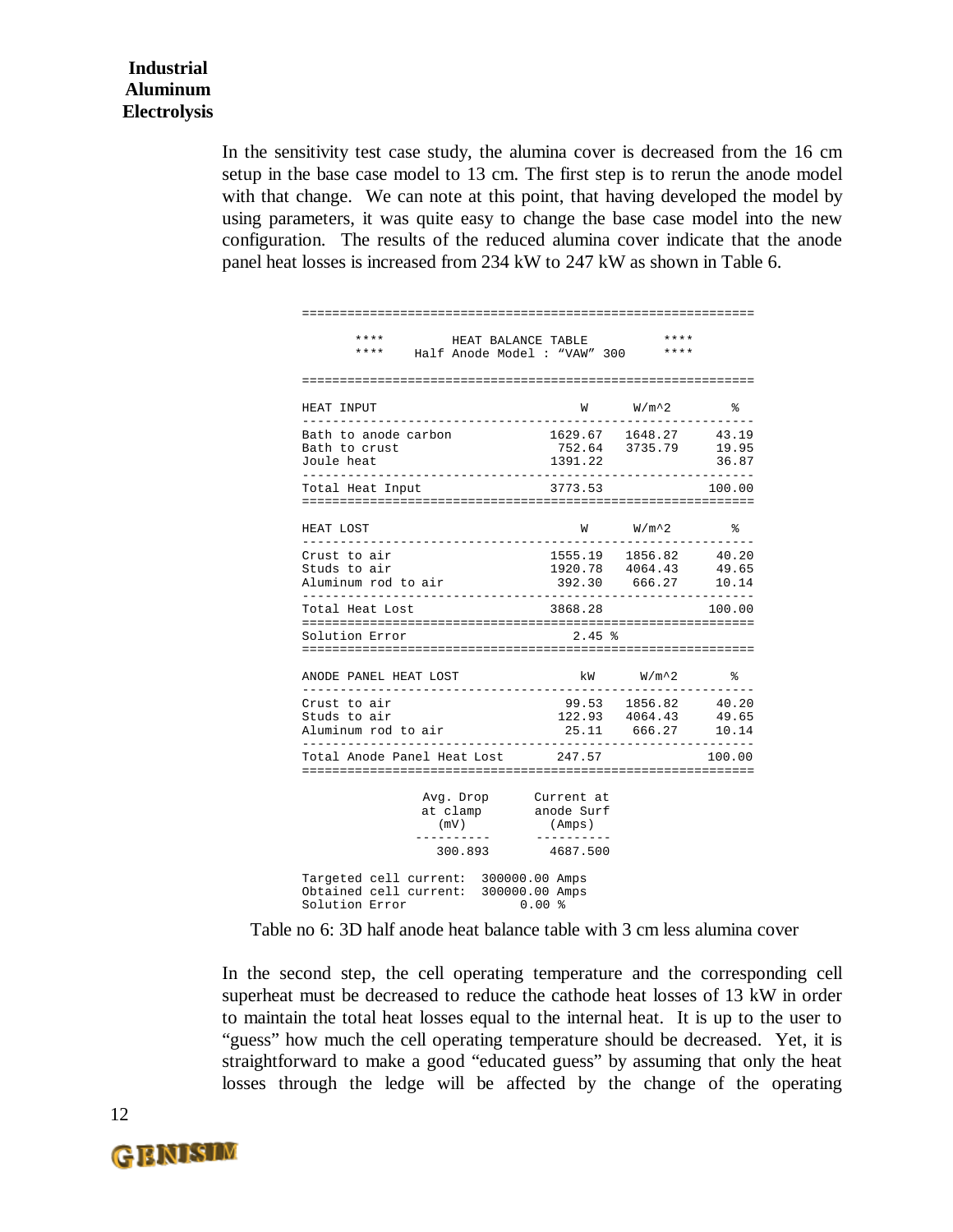temperature and that it will be proportional to the change of the cell superheat. In Table 4 it is shown that at  $20^{\circ}$ C of cell superheat, the heat going through the ledge in the model is

$$
766 + 1472 = 2238
$$
 W

corresponding to 209 kW for the total cathode.

From the above assumption the new cell eutectic superheat should be:

$$
\Delta T = 20 * \frac{(209 - 13)}{209} = 18.75
$$
°C

The cathode model is reran after having decreased the cell operating temperature from 975°C to 973.75°C.

The obtained results are presented in Table 7. The total cathode heat losses are reduced from 385 kW to 374 kW for a new total cell heat loss dissipation of 622 kW, still in thermal equilibrium as shown in Table 8.

| ****<br>HEAT BALANCE TABLE<br>$***$ * * *<br>Side Slice Model : "VAW" 300<br>****<br>Freeze profile converged<br>$***$<br>after 7. iterations                                                                                                                                                                                                              |                                                                  | ****<br>$***$<br>$***$<br>****                                                                                                                                                            |                                                                                                 |
|------------------------------------------------------------------------------------------------------------------------------------------------------------------------------------------------------------------------------------------------------------------------------------------------------------------------------------------------------------|------------------------------------------------------------------|-------------------------------------------------------------------------------------------------------------------------------------------------------------------------------------------|-------------------------------------------------------------------------------------------------|
| CATHODE HEAT LOST                                                                                                                                                                                                                                                                                                                                          | W                                                                | $W/m^2$                                                                                                                                                                                   | る                                                                                               |
| Shell wall opposite to bath<br>Shell wall opposite to metal<br>Shell wall opposite to block<br>Shell wall below block<br>Shell floor<br>Cradle above bath level<br>Cradle opposite to bath<br>Cradle opposite to metal<br>Cradle opposite to block<br>Cradle opposite to brick<br>Cradle below floor level<br>Bar and Flex to air<br>End of flex to busbar | 37.83<br>80.36<br>2.36<br>9.11<br>6.01<br>4.05<br>44.80<br>24.27 | 1231.75 15.43<br>36.76 4889.53<br>6695.26<br>5529.61<br>8.80 657.71<br>23.90 412.48<br>1451.74<br>1992.02<br>2453.48<br>24.02 907.96<br>152.16<br>14.53 98.89<br>2627.81<br>40126.69 6.48 | 9.81<br>10.10<br>21.45<br>2.35<br>6.38<br>0.63<br>2.43<br>1.61<br>6.41<br>1.08<br>3.88<br>11.96 |
| Total Cathode Heat Lost                                                                                                                                                                                                                                                                                                                                    | 374.62                                                           | ---------------------                                                                                                                                                                     | 100.00                                                                                          |

Table no 7: 3D cathode side slice heat balance table at 18.75 °C superheat

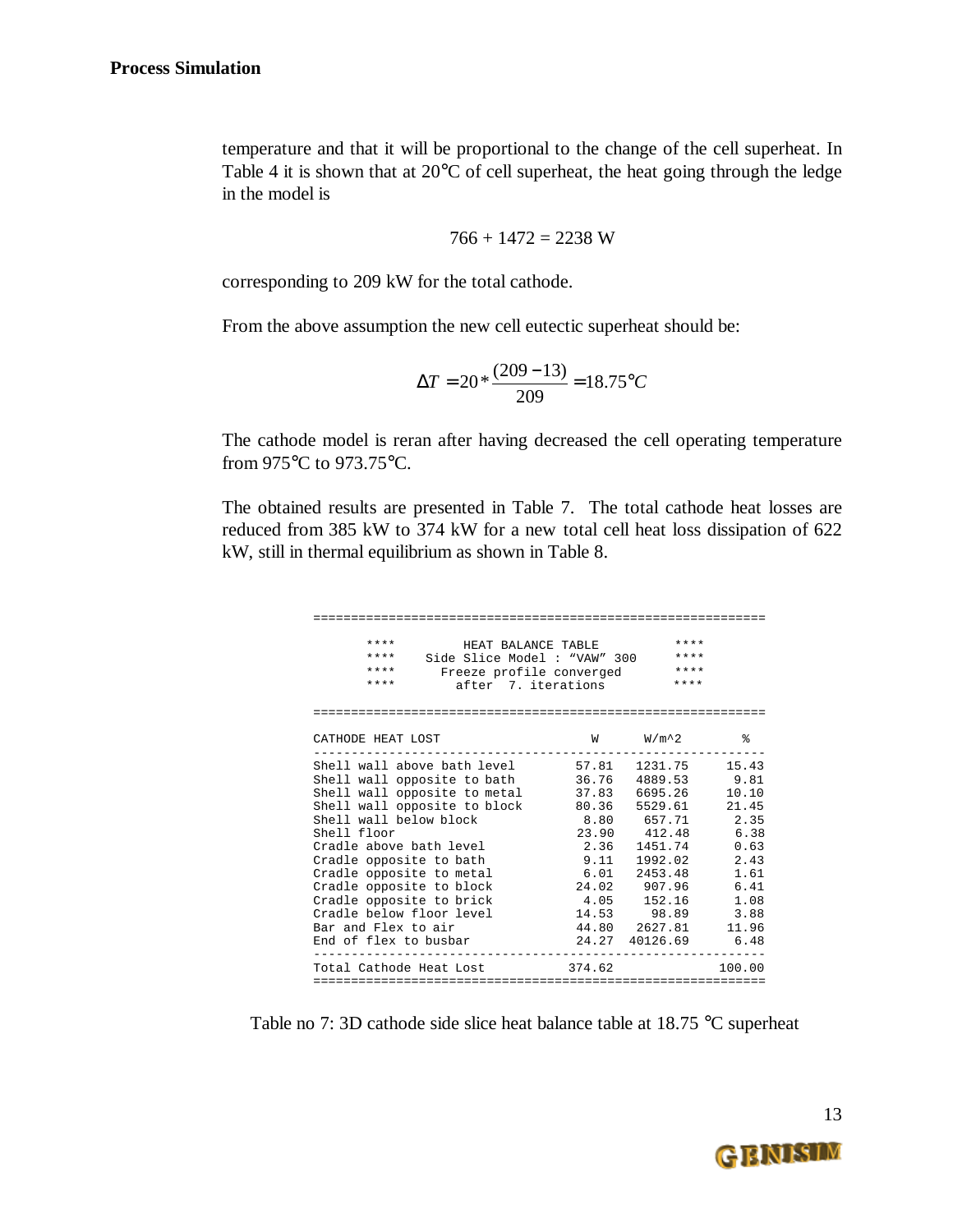| ****<br>****<br>Full slice Model : "VAW" 300                                                                                                                                                 | HEAT BALANCE SUMMARY | ****<br>****                                                                                                                                            |  |
|----------------------------------------------------------------------------------------------------------------------------------------------------------------------------------------------|----------------------|---------------------------------------------------------------------------------------------------------------------------------------------------------|--|
|                                                                                                                                                                                              |                      |                                                                                                                                                         |  |
| INTERNAL HEAT CALCULATION                                                                                                                                                                    |                      |                                                                                                                                                         |  |
| Bath Resistivity<br>Anode Current Density<br>Cathode Current Density<br>Bath Voltage<br>Electrolysis Voltage<br>Total Cell Voltage<br>Equivalent Voltage to Make Metal<br>Current Efficiency |                      | $0.423211$ ohm-cm<br>0.732422 A/cm^2<br>$0.668449$ A/cm <sup>2</sup> 2<br>1.57648 volts<br>1.92441 volts<br>4.28645 volts<br>2.01347 volts<br>92.9152 % |  |
| Internal Heat Generation                                                                                                                                                                     |                      | 621.893 kW                                                                                                                                              |  |
| TOTAL HEAT LOST                                                                                                                                                                              |                      |                                                                                                                                                         |  |
| Total Anode Panel Heat Loss<br>Total Cathode Heat Loss                                                                                                                                       |                      | 247.570 kW<br>374.620 kW                                                                                                                                |  |
| Total Cell Heat Loss                                                                                                                                                                         |                      | $622.190$ kW                                                                                                                                            |  |
| HEAT UNBALANCE                                                                                                                                                                               |                      | $0.05$ $%$                                                                                                                                              |  |

Table no 8: 3D models heat balance summary for the sensitivity case

When we compare the ledge profile of the base case (Figure 7) vs. the ledge profile of the sensitivity test case (Figure 8), the main conclusion we can draw from the analysis is that when we remove 3 cm of alumina cover, the cell reacts by increasing the ledge thickness by an average of 0.74 cm.



Figure no 7: Ledge profile at 20°C of superheat

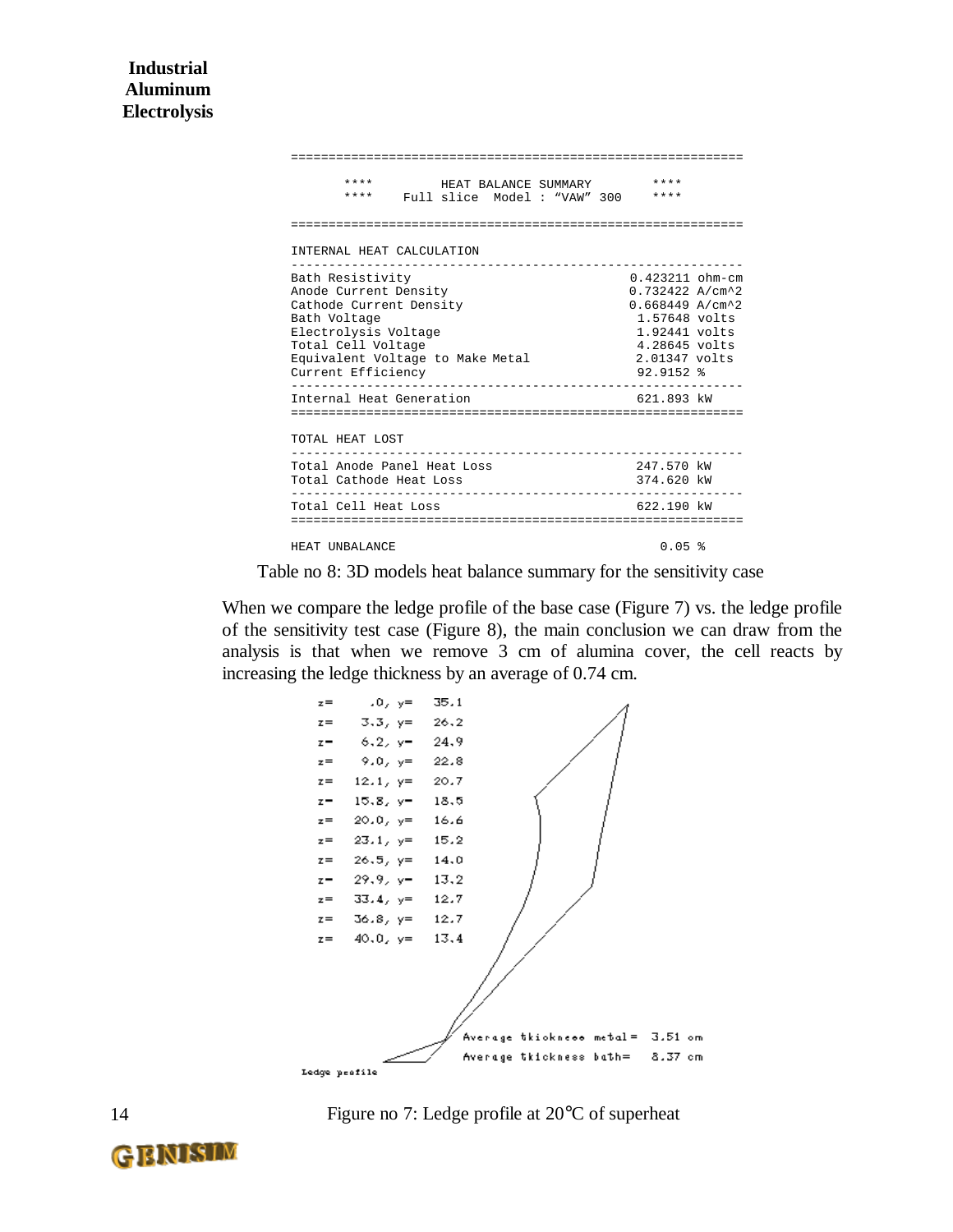

Figure no 8: Ledge profile at 18.75 °C of superheat

#### **The need for a simple 1D thermal model**

Even with a fast PC, the above example of sensitivity study will require about 30 minutes of wall clock time: 10 minutes of central processing unit (CPU) for the anode model, 10 minutes of CPU for the cathode model and 10 minutes for the model changes preparation and model results review.

This is far too long to wait for testing "what if" scenarios like (from the above example):

- what if we increase the ACD (instead of letting the cell cool down)?
- what if we decrease the metal level?
- what if we increase the cell amperage?
- etc

In the preliminary brainstorming phase of a retrofit project, you don't want to have to wait 30 minutes each time you want an answer to one of those "what if" questions.

If you want to study the impact of multiple changes in a Monte Carlo analysis, it is obviously out of the question to have to wait 10 minutes per calculation cycle since we will need to conduct thousands of such calculations to make the Monte Carlo analysis.

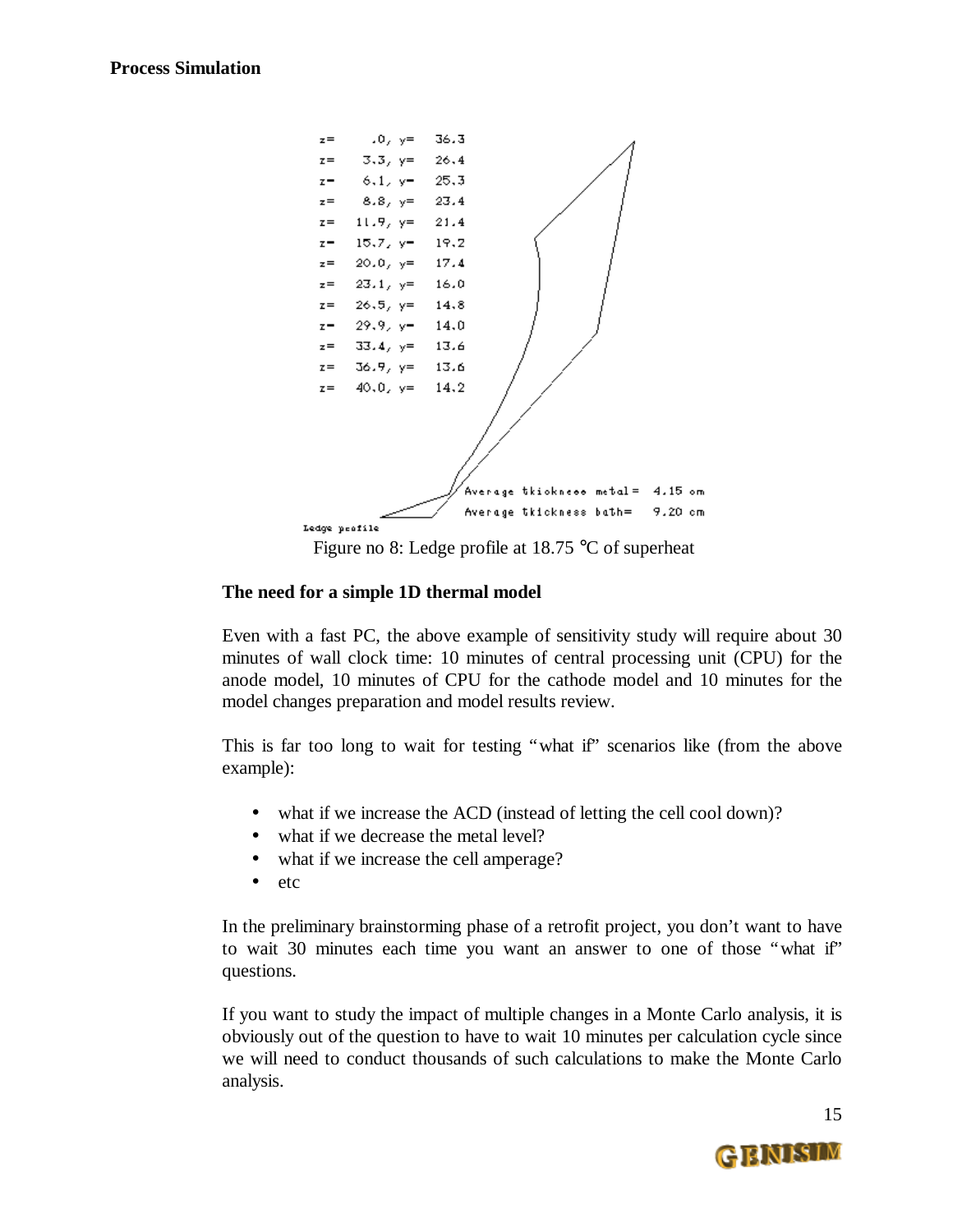Additionally, the same is true for the transient analysis. You cannot wait for 10 minutes per time step if you need thousands of time steps to compute the system response for a long enough period of time with a reasonably small time step.

For all those reasons, it is very convenient to develop a simple 1D thermal model of the reduction cell. The simple 1D thermal model that I have developed is based on the following assumptions:

- the heat produced in the cell can escape by four different paths:
	- through the anode panel
	- through the cathode block panel
	- through the ledge at the bath level
	- through the ledge at the metal level
- the global thermal resistance of the first two paths are constants
- the global thermal resistance of the last two paths vary in order to maintain heat flux through the ledge proportional to the cell's superheat

Using the above assumption, it is possible to reduce the 3D finite element thermal model containing thousands of nodes (differential equations) into a system of four 1D equations as follow:

$$
Q_{ANODE} = R_{ANODE} * (T_{OP} - T_{AIR})
$$
\n
$$
Q_{CATHODE} = R_{CATHODE} * (T_{OP} - T_{AIR})
$$
\n
$$
Q_{FRBATH} = h_{FRB} * A_{BATH LEDGE} * (T_{OP} - T_{MLT}) = U_{GLB} * A_{BATH LEDGE} * (T_{OP} - T_{AIR})
$$
\n
$$
Q_{FRMETALEDGE} * (T_{OP} - T_{MLT}) = U_{GLM} * A_{METALLEDGE} * (T_{OP} - T_{AIR})
$$
\n
$$
U_{GLB} = \frac{1}{\left(\frac{1}{U_{FIXB}} + \frac{1}{U_{FRB}}\right)}
$$
\n
$$
U_{GLM} = \frac{1}{\left(\frac{1}{U_{FIXM}} + \frac{1}{U_{FRM}}\right)}
$$



16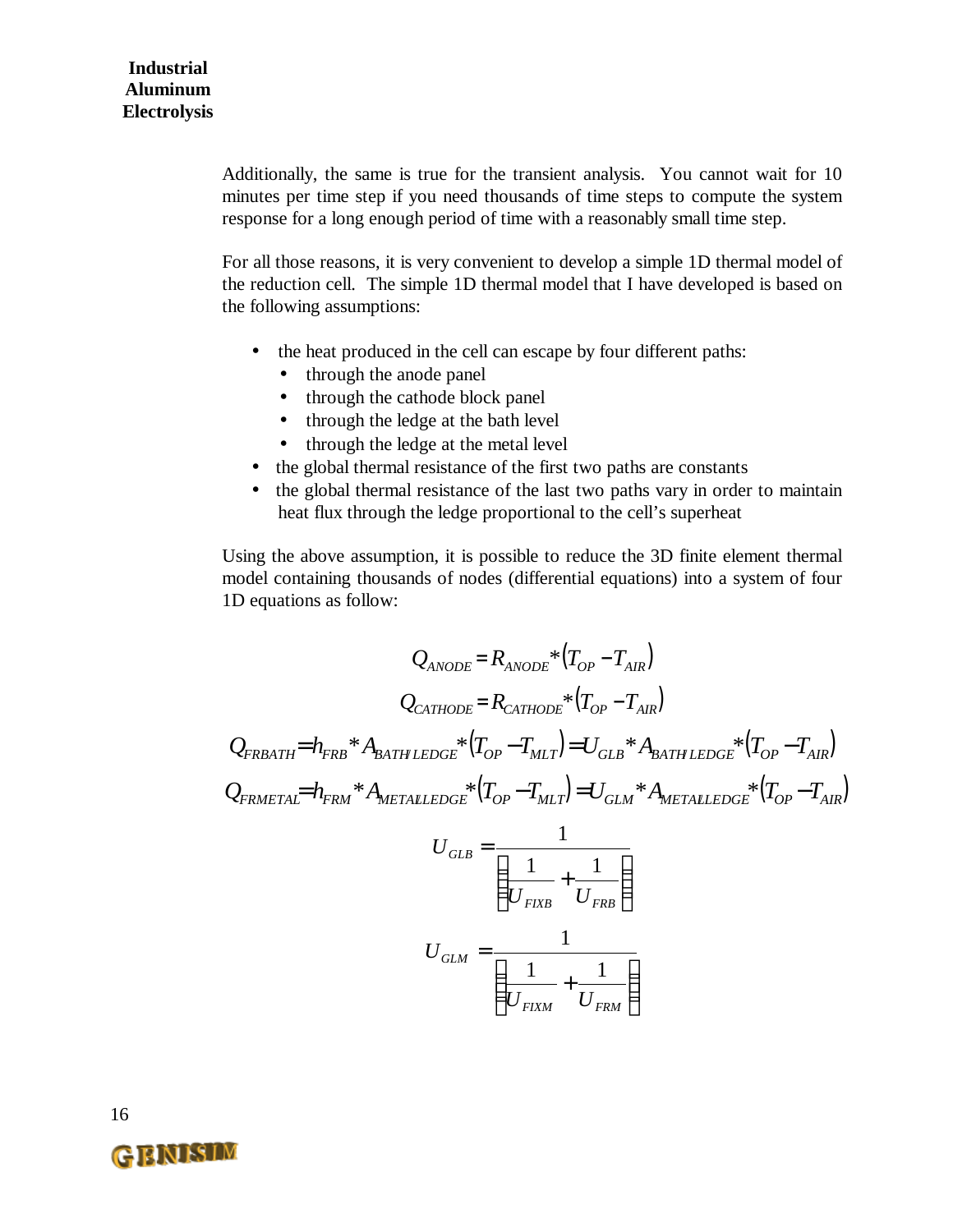- where R<sub>ANODE</sub> and R<sub>CATHODE</sub>, the anode and cathode panels global thermal resistance, can be determined from the 3D model results
- where  $A_{\text{BATH/EDGE}}$  and  $A_{\text{METAL/LEDGE}}$ , the bath to ledge and metal to ledge interface surface areas, can be determined from the 3D model results and set proportional to the bath and metal levels respectively
- where  $U_{\text{FIXB}}$  and  $U_{\text{FIXM}}$ , the fix thermal resistance behind the ledge at bath and metal level, can be determined from the 3D model results
- where  $U_{FRB}$  and  $U_{FRM}$ , the ledge thermal resistance at bath and metal level, are function of the ledge thickness and thermal conductivity

For the base case model presented above, the following numbers are determined:

| $U_{\text{GLB}} = 10.53 \text{ W/m}^2\text{°C}$ | $U_{\text{GLM}} = 15.16 \text{ W/m}^2\text{°C}$  |
|-------------------------------------------------|--------------------------------------------------|
| $U_{BFIX} = 29.43$ W/m <sup>2</sup> °C          | $U_{\text{FIXM}} = 21.70 \text{ W/m}^2\text{°C}$ |
| $U_{\text{FRB}} = 16.39 \text{ W/m}^2\text{°C}$ | $U_{\text{FRM}}$ = 50.26 W/m <sup>2</sup> °C     |
| $L_{BF} = 8.26$ cm                              | $L_{MF}$ = 3.70 cm                               |

Obviously, the simple 1D model reproduces very well the 3D base case model results since it was built from it!

#### **Implementation of the simple 1D thermal model into a simple 1D steady-state model**

The real test is to compare the behavior of the simplified thermal model against the predictions of the 3D models for the same sensitivity test case presented before.

To do so, the thermal model that predict the global heat dissipation is combined to the set of equations that predict the cell internal heat to come up with a set of equations that predict the thermal unbalance of the cell.

Having done that, it is quite straightforward to apply the Newton-Raphson convergence scheme to find the root  $(f(x)=0)$  of the cell thermal unbalance function. That root corresponds to the cell steady-state conditions. What is very convenient is that many parameters appearing in the function can be use as the root search variable<sup>9</sup>.

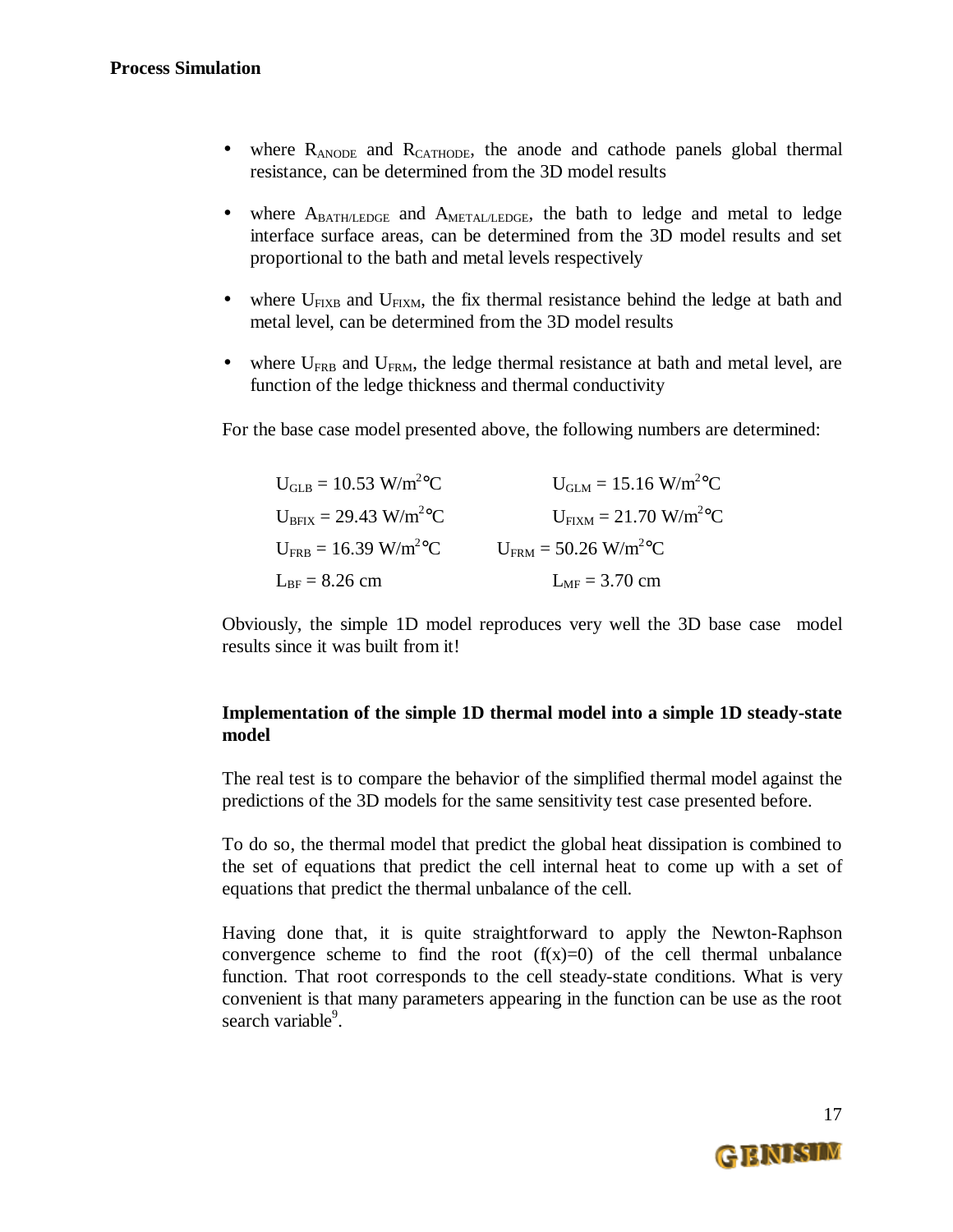Considering that the simple 1D model cannot "exactly" match the 3D models results, the base case 1D model results are presented in Table 9 and 10, using TLIQUID as convergence variable for the Newton-Raphson scheme.

| ****<br>****                                                                                                                                                                                 | HEAT BALANCE SUMMARY<br>Full slice Model: "VAW" 300 | ****<br>****                                                                                                                                                |  |
|----------------------------------------------------------------------------------------------------------------------------------------------------------------------------------------------|-----------------------------------------------------|-------------------------------------------------------------------------------------------------------------------------------------------------------------|--|
|                                                                                                                                                                                              |                                                     |                                                                                                                                                             |  |
| INTERNAL HEAT CALCULATION                                                                                                                                                                    |                                                     |                                                                                                                                                             |  |
| Bath Resistivity<br>Anode Current Density<br>Cathode Current Density<br>Bath Voltage<br>Electrolysis Voltage<br>Total Cell Voltage<br>Equivalent Voltage to Make Metal<br>Current Efficiency |                                                     | $0.421029$ ohm-cm<br>$0.732422 A/cm^2$<br>$0.668449$ A/cm <sup>2</sup> 2<br>1.56835 volts<br>1.92431 volts<br>4.28004 volts<br>2.01206 volts<br>$92.8436$ % |  |
| Internal Heat Generation                                                                                                                                                                     |                                                     | 620.394 kW                                                                                                                                                  |  |
| TOTAL HEAT LOST                                                                                                                                                                              |                                                     |                                                                                                                                                             |  |
| Total Anode Panel Heat Loss<br>Total Cathode Panel Heat Loss<br>Heat Loss Through Ledge at Bath Level<br>Heat Loss Through Ledge at Metal Level                                              |                                                     | 234.114 kW<br>175.693 kW<br>72.702 kW<br>137.886 kW                                                                                                         |  |
| Total Cell Heat Loss                                                                                                                                                                         |                                                     | 620.395 kW                                                                                                                                                  |  |
| HEAT IINRALANCE                                                                                                                                                                              |                                                     | 0 UU \$                                                                                                                                                     |  |

Table no 9: 1D thermal model main results

In the base case, the anode panel heat losses is specified to be 234.35 kW at 975 °C. As a result, the model converges to an operating temperature of 974.05 °C. A the selected bath chemistry, this corresponds to a cell eutectic superheat of 19.47 °C. This gives a global cell dissipation of 620.4 kW. The corresponding ledge thickness is predicted to be 8.61 cm at bath level and 4.04 cm at metal level.

In the sensitivity run, the anode panel heat losses is specified to be 247.57 kW. As a result, the model converges to an operating temperature of 972.89 °C for a decrease in the cell superheat of 1.15 °C to 18.32 °C. The corresponding ledge thickness is predicted to be 9.45 cm at bath level and 4.88 cm at metal level for an average increase of the ledge thickness of 0.84 cm.

With this tool, in a matter of minutes it is possible to obtain answers to the "what if" questions asked previously like "What if I increase the ACD instead of letting the cell cool down?" By changing the convergence variable from  $T_{LIQUID}$  to ACD and solving again we get the answer: 5.17 cm ACD will increase the internal heat to the 633.6 kW required to maintained the new cell thermal balance.

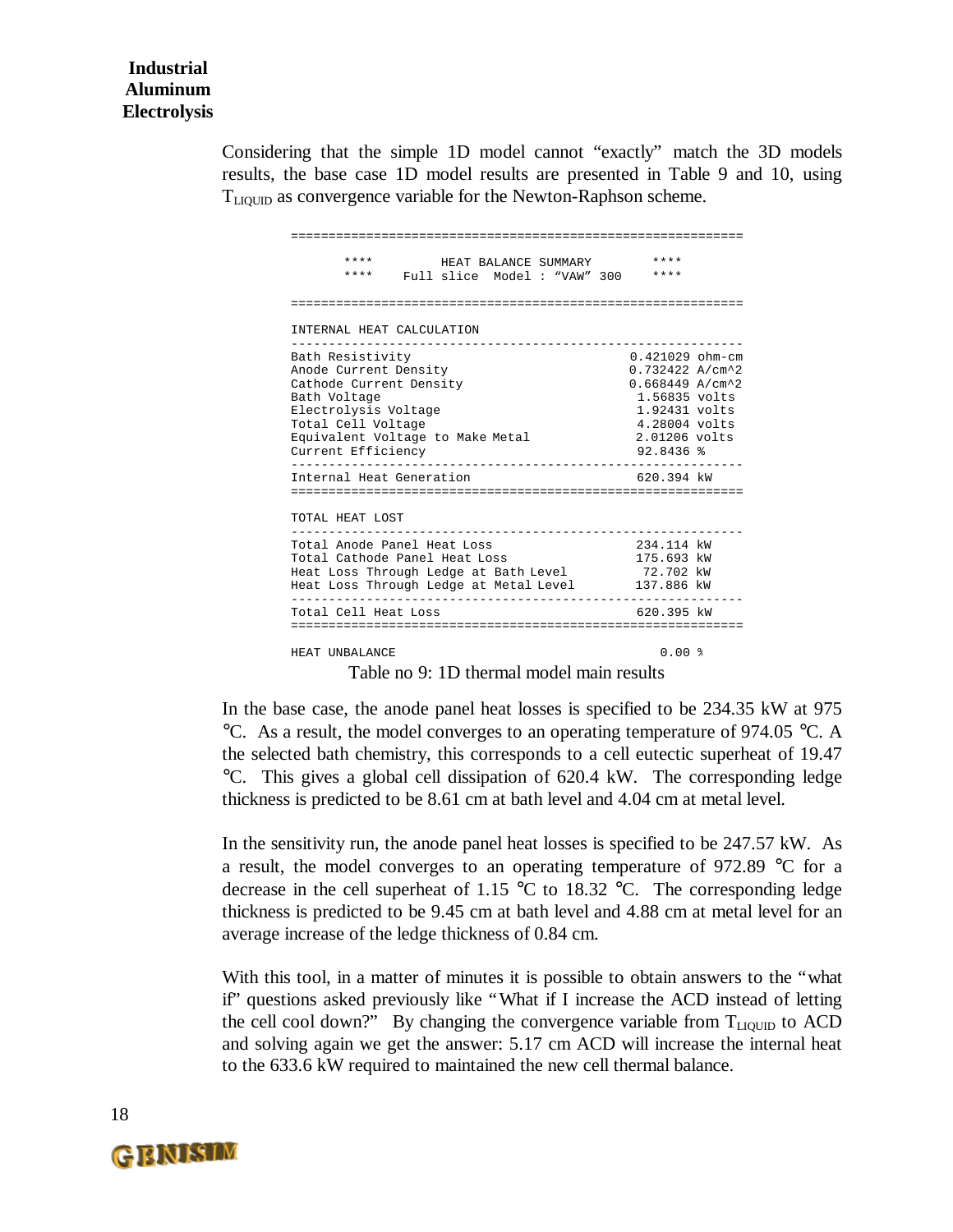#### Steady State Solution

Steady State Main Variables

| Anode to cathode distance (cm)                                   | 5.00000  |
|------------------------------------------------------------------|----------|
| Liquid temperature (C)                                           | 974.045  |
| Amperage of the cell (kA)                                        | 300.000  |
| Average mid life anode volt. drop (mV)                           | 302.103  |
| Average cathode voltage drop (mV)                                | 285.268  |
| Anode panel heat loss (kW)                                       | 234.114  |
| Cathode panel heat loss (kW)                                     | 175.693  |
| Heat transfer coef. bath level (W/m^2C)                          | 500.000  |
| Heat transfer coef. met. level (W/m^2C) 720.000                  |          |
| Bath chemistry:<br>Conc. of excess aluminum fluoride (%) 6.90000 |          |
| Conc. of dissolved alumina (%)                                   | 2.40000  |
| Conc. of calcium fluoride (%)                                    | 3.00000  |
| Conc. of lithium fluoride (%)                                    | 0.00000  |
| Conc. of magnesium fluoride (%)                                  | 0.00000  |
| Geometric variables:                                             |          |
| Height of bath (m)                                               | 0.200000 |
| Height of metal (m)                                              | 0.200000 |
| Anode length (m)                                                 | 1.60000  |
| Anode width (m)                                                  | 0.80000  |
| Cell cavity length (m)                                           | 14.0000  |
| Cell cavity width (m)                                            | 3.9500   |
|                                                                  |          |
| Steady State Derived Variables                                   |          |
| Ledge thickness, bath level (cm)                                 | 8.60843  |
| Ledge thickness, metal level (cm)                                | 4.04444  |
| Bath chemistry:                                                  |          |
| Cryolite ratio                                                   | 2.50691  |
| Bath ratio                                                       | 1.25345  |
| Modified conc. of diss. alumina (%)                              | 1.23832  |
| Conc. of diss. alumina at eutect. (%) 7.48812                    |          |
| Conc. of saturated diss. alumina (%)                             | 8.53723  |
| Conc. of cryolite (%)<br>Heat balance:                           | 87.70000 |
| Superheat (C)                                                    | 19.4736  |
| Cell energy consumption (kWh/kg)                                 | 13.7405  |
| Total side resis. bath level (W/m^2C)                            | 10.260   |
| Total side resis. met. level (W/m^2C)                            | 14.774   |
| Total heat loss (kW)                                             | 620.395  |
| Total electrical input energy (kW)                               | 1224.01  |
| Internal heat generation (kW)                                    | 620.394  |
| Electrical characteristics:                                      |          |
| Current efficiency (%)                                           | 92.8436  |
| Cathode current density (A/cm^2)                                 | 0.732422 |
| Cathode current density (A/cm^2)                                 | 0.668449 |
| Bath resistivity (ohm-cm)                                        | 0.421029 |
| Cell pseudo-resistance (micro-ohm)                               | 8.76679  |
| Bath voltage (V)                                                 | 1.56835  |
| Electrolysis voltage (V)                                         | 1.92431  |
| Cell voltage (V)                                                 | 4.28004  |
| Voltage to make the metal (V)                                    | 2.01206  |
| Geometric variables:                                             |          |
| Area of anodes (m^2)                                             | 40.9600  |
| Perimeter of ledge, bath level (m)                               | 35.5557  |
| Perimeter of ledge, metal level (n)                              | 35.1222  |

Table no 10: 1D thermal model derived variables

At this point, you may wonder since the 1D model is so fast and flexible, why you should bother to build 3D models? Well, you need to remember that you need the 3D model results to built the 1D model and also that without the 3D models you would not have known that removing 3 cm of alumina cover will increase the anode panel heat dissipation by 13 kW!

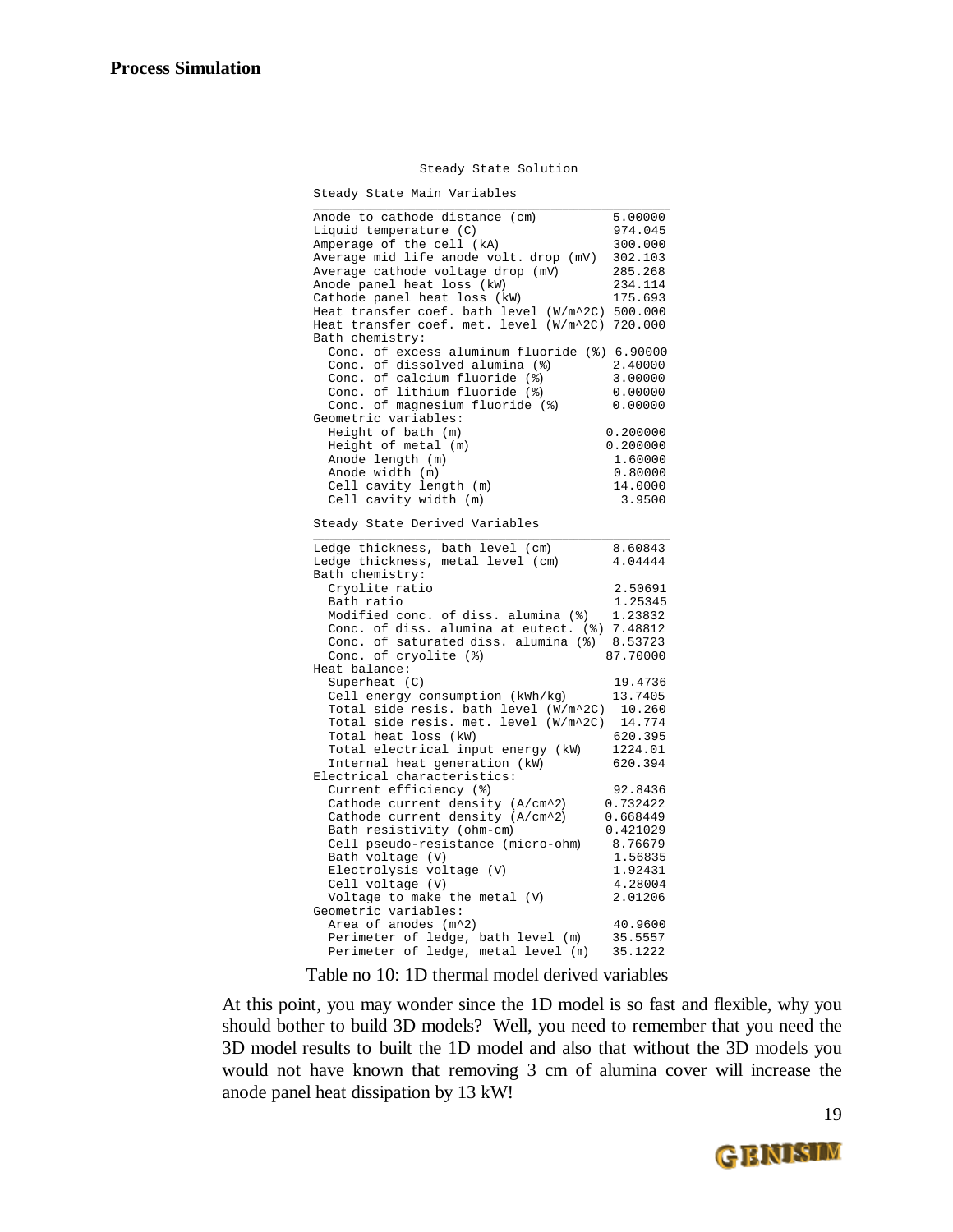#### **Application of the simple 1D steady-state model to carry out Monte Carlo sensitivity study**

One of the drawbacks of using only a 3D modelling approach in obtaining the "optimum steady-state design" is that the optimum steady-state solution could very well be on the edge of practical limits. Per example, the ACD can be on the edge of the MHD stability limit or the ledge thickness can be very thin, etc. Yet, you don't know how sensitive that design will be to process perturbations, which could amplify into serious operation problems.

When designing "on the edge" it is a good engineering practice to allow for a safety margin. One efficient way to estimate the size of the safety margin required is to carry out a Monte Carlo analysis. In one type of Monte Carlo analysis, you may want to assess the risk involved in using mathematical models of a given accuracy to predict a cell behavior in real life. In such a Monte Carlo analysis, you replace the value computed by the 3D models for key results like anode voltage drop, anode panel heat dissipation, etc by a probability function that accounts for the model assumed accuracy.

I personally like to use a Poisson distribution for the probability function of the model predictions because I use the model predictions as the left side limit of the Poisson distribution. This way, my distribution assumes that the model prediction is the best outcome expected with a significant trailing edge for the less favorable outcomes. To follow up with the previous example, I have assigned the distribution presented in Figures 9 to 12 for the anode voltage drop, the cathode voltage drop, the anode panel heat losses and the cathode panel heat losses respectively. In these figures, the smooth lines are the target-input distributions and the seesaw lines are the output histograms after 15,000 cycles of random evaluation. All four distributions are based on the same Poisson distribution characterized by a mean of 1, appropriately translated, scaled and if needed mirrored.





Figure no 9: Poisson distribution of Vanode Figure no 10: Poisson distribution of Vcathode



20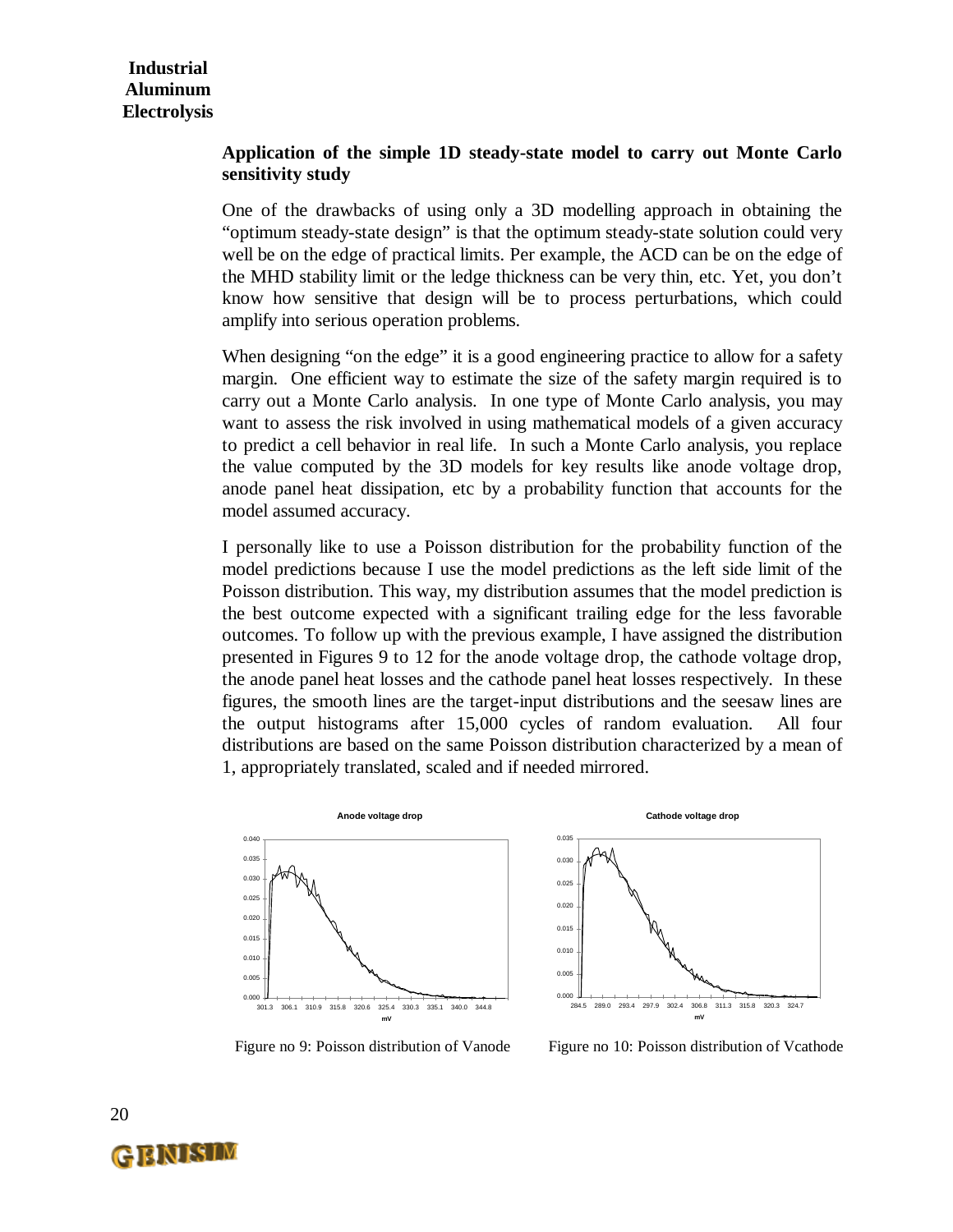





At every of the 15,000 cycles, the results of the random evaluation of the four input parameters are used to solve the steady-state temperature of the cell with the 1D model. The resulting output distribution is presented in Figure 13. Even with a fast 1D model, it took a few minutes of CPU time to get the results!



#### **Cell temperature output distribution**

Figure no 13: Temperature output distribution of the Monte Carlo analysis

As shown, the output temperature distribution is neither a Poisson nor a normal distribution although a normal distribution characterized by a mean of 975.67 °C and a standard deviation of  $0.645 \degree C$  is a fair approximation. We can

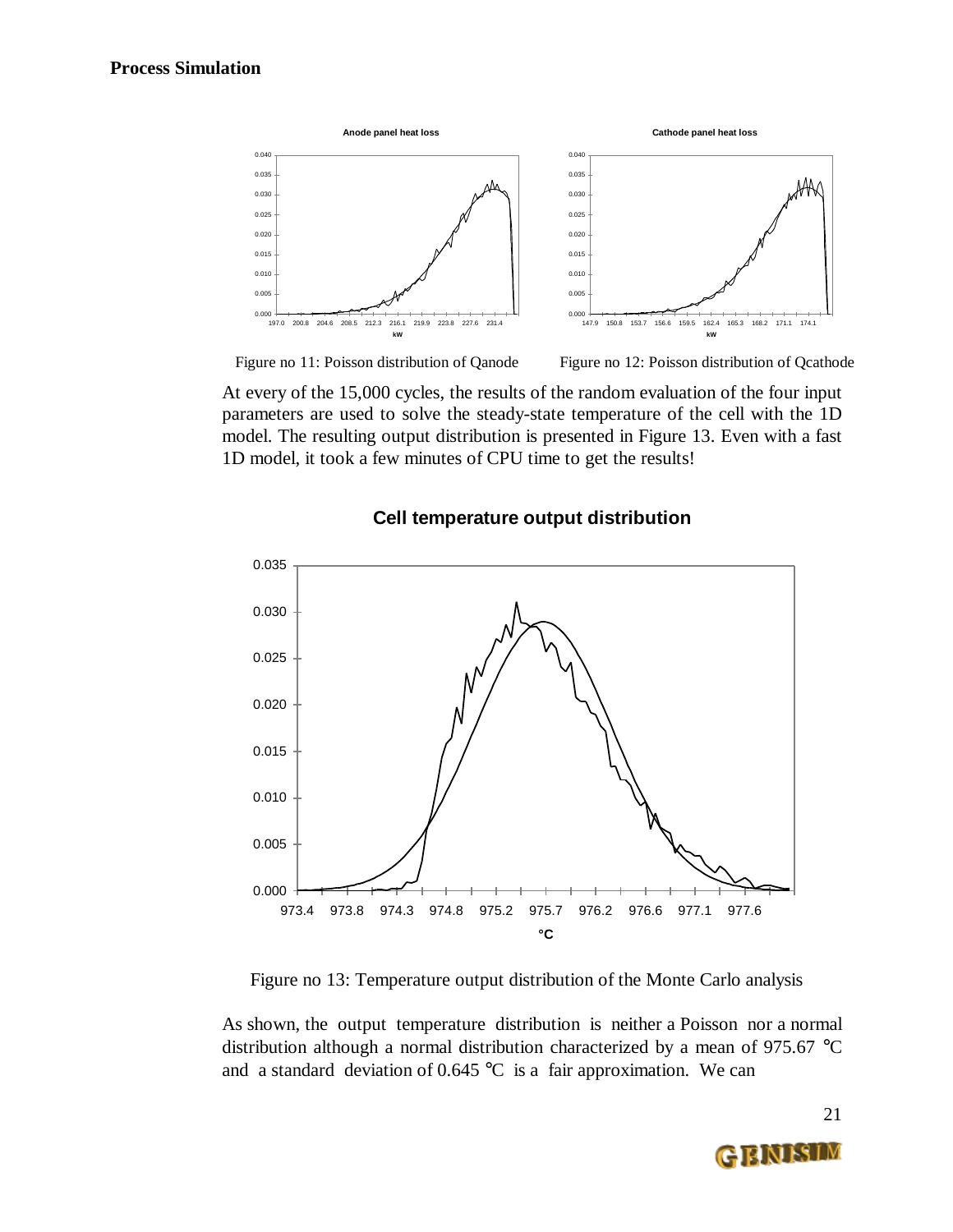obviously compute from the same analysis the distributions of other indirect output variables like the cell internal heat, the cell superheat or the ledge thickness at the bath and metal level (see Figures 14 to 17).



Figure no 14: Internal heat output distribution Figure no 15: Cell superheat output distribution



Figure no 16: Ledge bath output distribution Figure no 17: Ledge metal output distribution

The cell design team may not be happy with the idea that the real cell might end up having to dissipate 630 kW instead of the 620 kW predicted by the 3D models. Yet, the only alternative to building up a safety margin of 10 kW in the design is to develop and use more accurate 3D models. At least, with the help of the 1D model and the Monte Carlo analysis, the level of risk associated with using 3D models of a given accuracy can be estimated fairly well.

#### **1D dynamic thermal-electric model**

The natural extension of the 1D steady-state model is obviously the 1D dynamic model.



22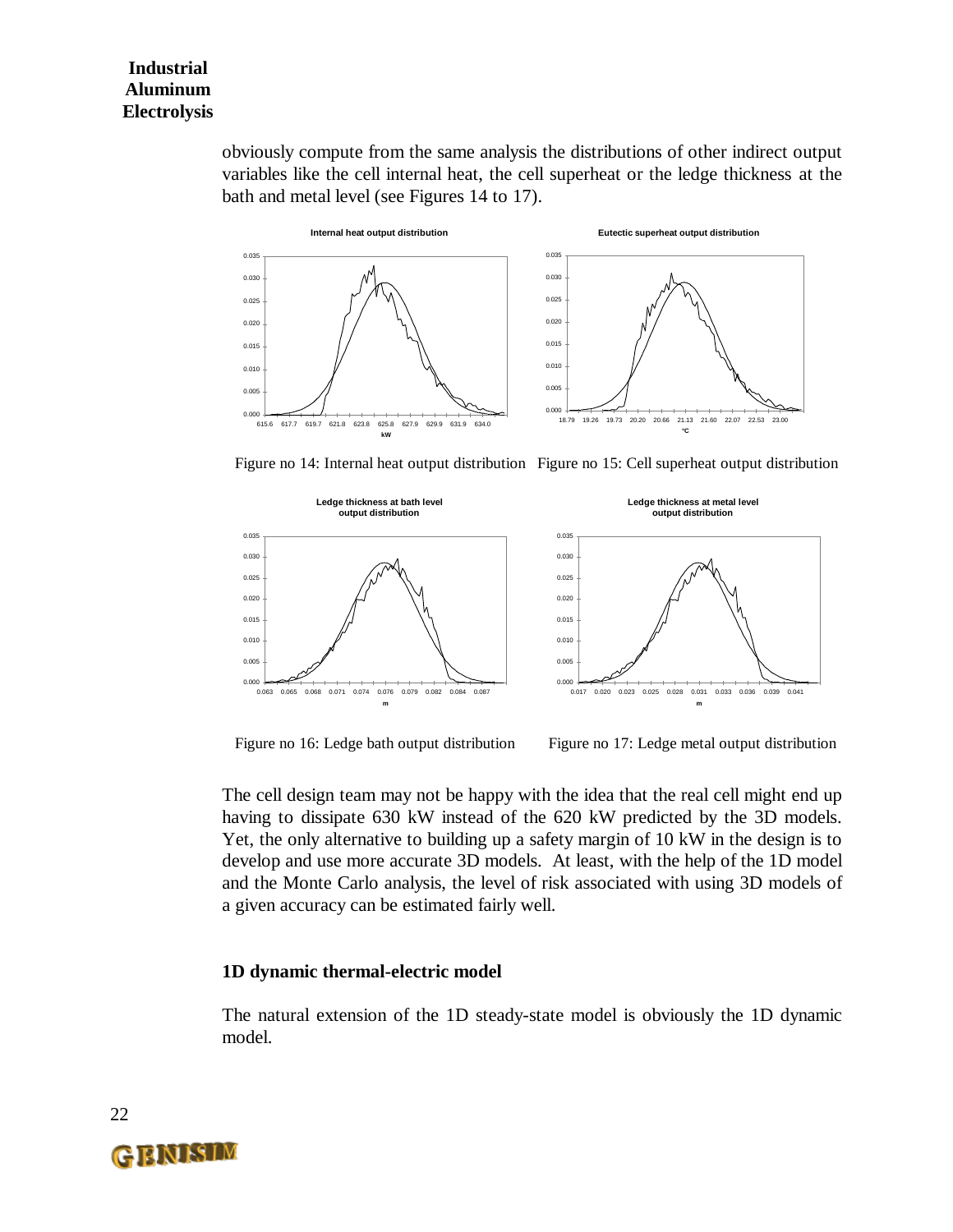The first extension involves the addition of the following missing elements to the process model:

- mass balance equations of all the constituents of the bath, the dispersed alumina, the sludge and the metal
- kinetic equations of the alumina dissolution, sludge formation, back feeding and metal production reaction
- kinetic equation of the ledge formation and melting, and equations that follow the dynamic ledge thickness evolution both at bath and metal level
- kinetic equation of the fluoride evaporation
- equation that follow the ACD dynamic evolution

In addition to the above extensions, the heat balance equation need also the following new key elements:

- splitting of the energy required to make metal terms into 3 components:
	- •the energy required to heat-up to bath temperature and dissolve the alumina
	- •the energy required to heat-up to bath temperature the anode carbon block
- •the energy required by the chemical reaction itself
- adding terms to account for the heat required to heat-up and to dissolve all additives fed to the cell. For the alumina, the heat required to dissolve it is coupled to its rate of dissolution.
- adding a term to account for the heat required to heat-up newly set anodes including a kinetic equation for its heating rate
- adding a term to account for the heat of fusion of the ledge that is coupled to its forming/melting rate
- adding a term for the latent heat of the bath, metal, dispersed alumina and sludge

The second extension involves the addition of a cell control model in charge of alumina additions, anode beam adjustments, metal tapping, anode change, discrete  $AlF<sub>3</sub>$  additions, etc.

The cell control model can be relatively simple or identical to the control model of a real cell. Yet, here again, the speed of computation dictates what is practical to do, as you don't necessarily want to have to run the simulation in real time!

The key elements of the control model are:

- the cell alumina feeding and cell resistance control algorithm
- the anode effect quenching control algorithm<sup>\*</sup>
- the bath ratio control logic
- the metal tapping policy
- the anode change schedule

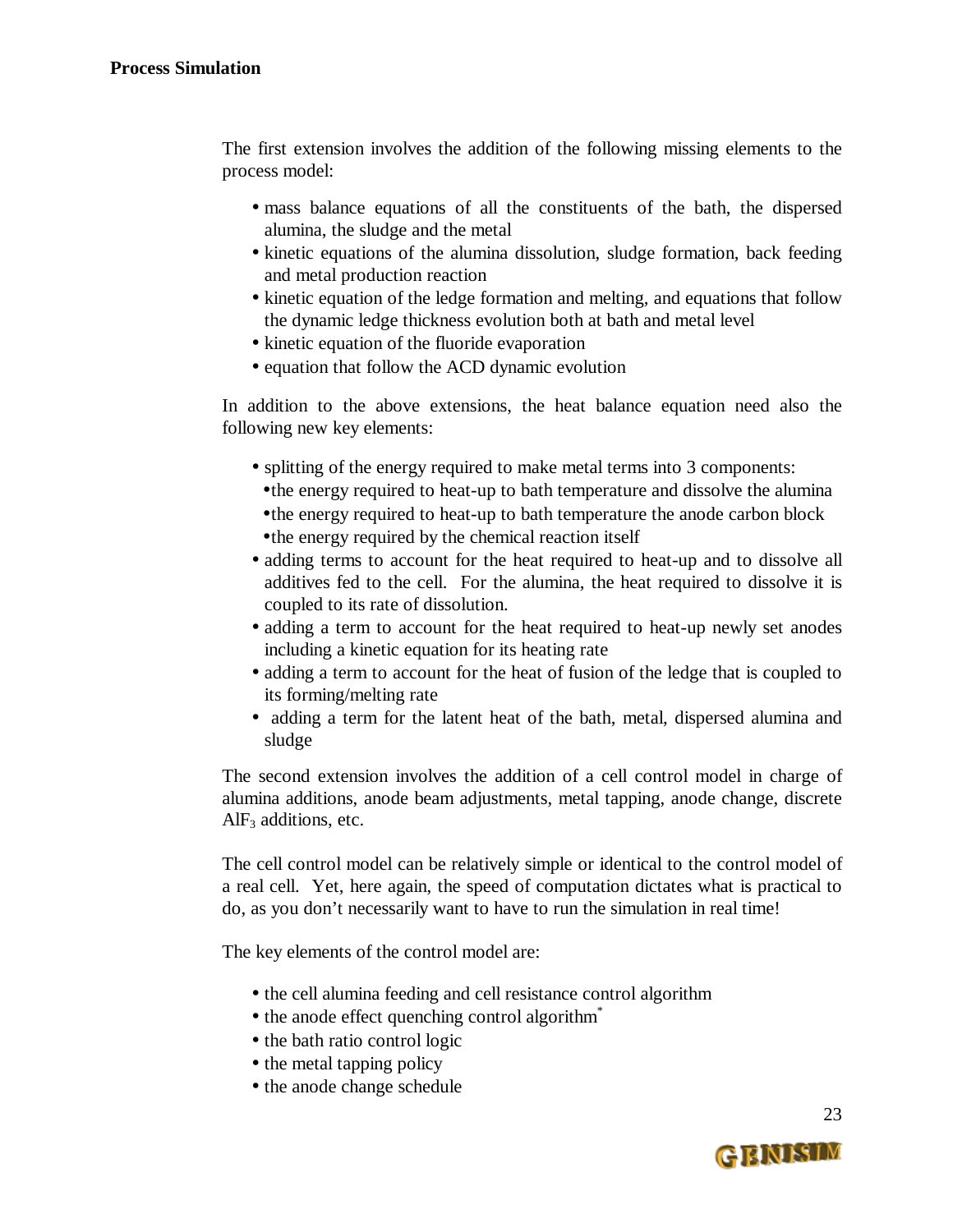\* Note that the process model describe here cannot predict the cell voltage evolution during an anode effect. Note also that my above-described concept of a 1D cell dynamic model as have been implemented into a commercially available code named ARC/DYNAMIC<sup>10</sup>.

#### **Example of application: analysis of the alumina feeding cycles effect on the cell thermal behavior**

Previously, I raised the issue that it is risky to rely only on 3D steady-state model results to find the "optimum design" without analyzing how that "optimum design" respond to process perturbation. Well now, with the 1D dynamic model, we have just the right tool to analyze that.

To help demonstrate that with modern point breaker feeder (PBF) continuous tracking logic, the notion of steady-state conditions really means a range rather than a point, we are going to simply run the cell dynamic for three weeks through its normal routine. Note that this is even more the case for side break technology as demonstrated in the paper we presented at the TMS in  $1996<sup>11</sup>$ .

We can see in Figures 18 to 21 the evolution of temperature, alumina concentration in the bath, cell pseudo-resistance and ledge thickness at metal level respectively. Although those transient graphs are quite interesting to look at, the histograms of the same data are more revealing in term of "range of normal operation" (see Figures 22 to 25).



Figure no 18: cell temperature dynamic evolution

In Figure 22, we can see that the histogram of the cell temperature is almost a perfect normal distribution with a mean of 973.3 °C and a standard deviation of 1.21 °C.

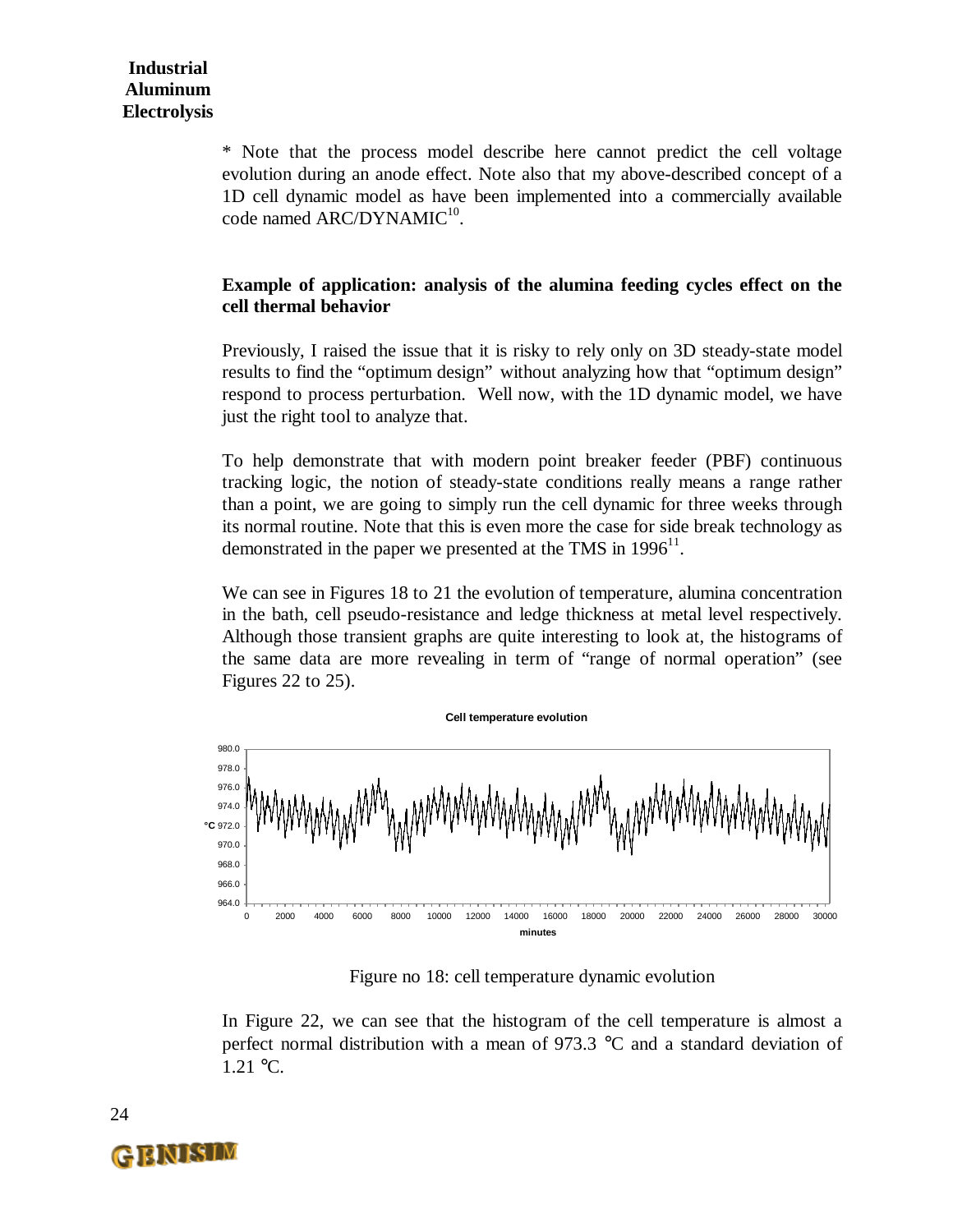**Dissolved alumina evolution**



Figure no 19: Dissolved alumina dynamic evolution





Figure no 20: Cell pseudo-resistance dynamic evolution

**Ledge thickness at metal level evolution**



Figure no 21: Ledge thickness at metal level

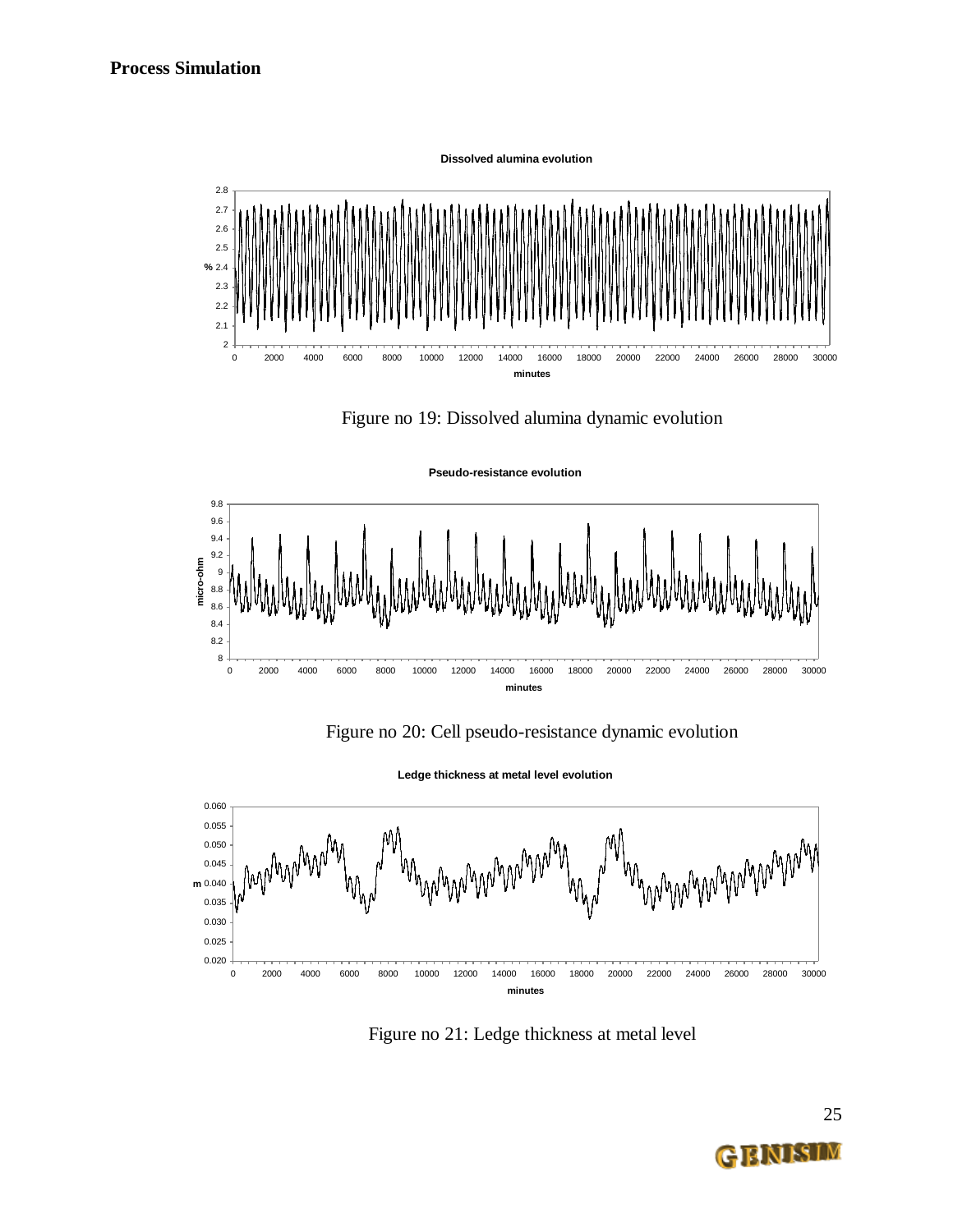

Figure no 22: Temperature dynamic Figure no 23: Alumina dynamic distribution

It is not a surprise to discover in Figure 25 that the ledge thickness at the metal level histogram is the mirror image of the temperature distribution. What is more important for the cell designer is that the mean of the distribution is 4.28 cm and the standard deviation is 0.47 cm.



Figure no 24: Resistance dynamic distribution Figure no 25: Ledge metal dynamic distribution

This means that at the equivalent of the "low tide", the ledge thickness is only 3 cm although it was designed to be 4 cm in steady state. We must also remember the fact that when we evaluated the risks involved in designing a cell with models with 5 % accuracy, we estimated that we have a fair chance of getting a cell that will run at an average of 3 cm of ledge at the metal level. We can conclude from the global exercise is that by designing a cell to have 4 cm of ledge in the 3D steady-state model, we have a fair amount of chance to end up with a cell having only 2 cm of ledge left in its normal "low tide" conditions!

Knowing that, it is up to the design team to decide if 4 cm of ledge at the metal level is a safe target for the 3D steady-state model "optimal design solution".

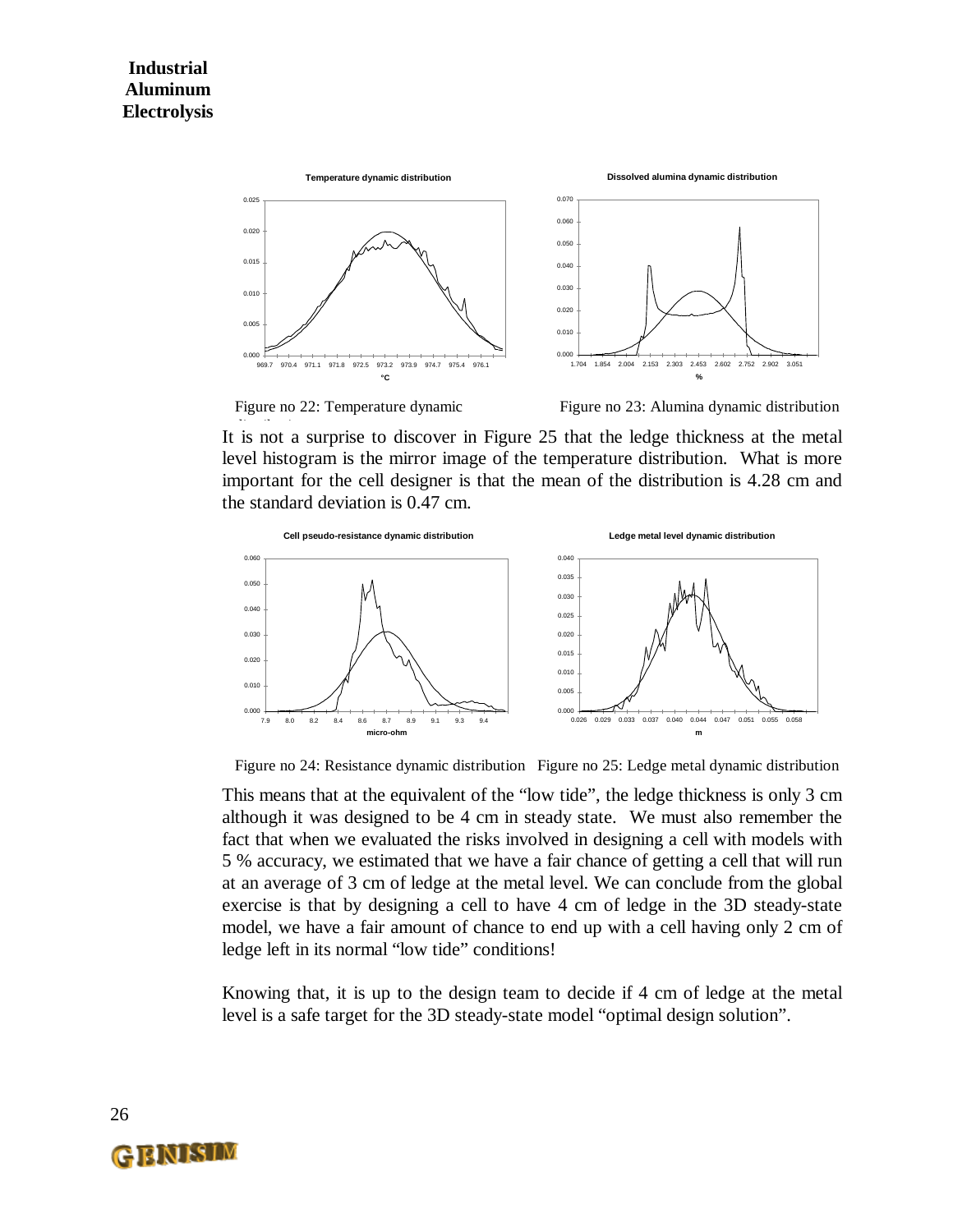#### **Other applications of the 1D dynamic model**

Although I generated my 1D dynamic model concept having the above cell design application in mind, it is also a great tool to help illustrate abstract concepts with hands on test cases during training sessions. We already presented two examples of applications in that area. The first is the illustration of the efficiency of the back electromotrive force (BEMF) to filter the amperage noise in the cell pseudoresistance dynamic evolution presented at the TMS this year<sup>12</sup>. The second is a demonstration that the dynamic model using the liquidus superheat definition can very well reproduce the measured cell dynamic evolution, while the dynamic model using the eutectic superheat evolution could not. This second example was presented at the CQRDA symposium this year<sup>4</sup>.

The last type of application of the 1D dynamic model involves its usage to assist in the development of the cell control logic.

I want to give an example of application of the model in that area that again raises the issue of making sure we have selected the proper model behavior before drawing conclusions based on the model response of what is the best control logic to use.

The exercise is to identify, with the help of the model response, which control logic between the constant nominal feeding or the continuous tracking feeding is the best control logic to use to optimize cell performance.

In what follow, I will try to demonstrate that, for everything else being equal, the answer depends on the selection made in the model of the sign of the effect of the dissolved alumina concentration in the bath on the cell current efficiency. It is an important point since the effect of the concentration of alumina in the bath on the cell current efficiency is still today an unsettled issue because it is so hard to make reliable measurements on industrial cells.

There are two schools of thought today. One school believes that increasing the alumina concentration in the bath increase the cell current efficiency while the other believes that increasing the alumina concentration in the bath decrease the cell current efficiency.

Although breakthrough discoveries are not made by using mathematical models, they are great tools to highlight the implications of using theory A rather than theory B to reproduce a known system behavior.

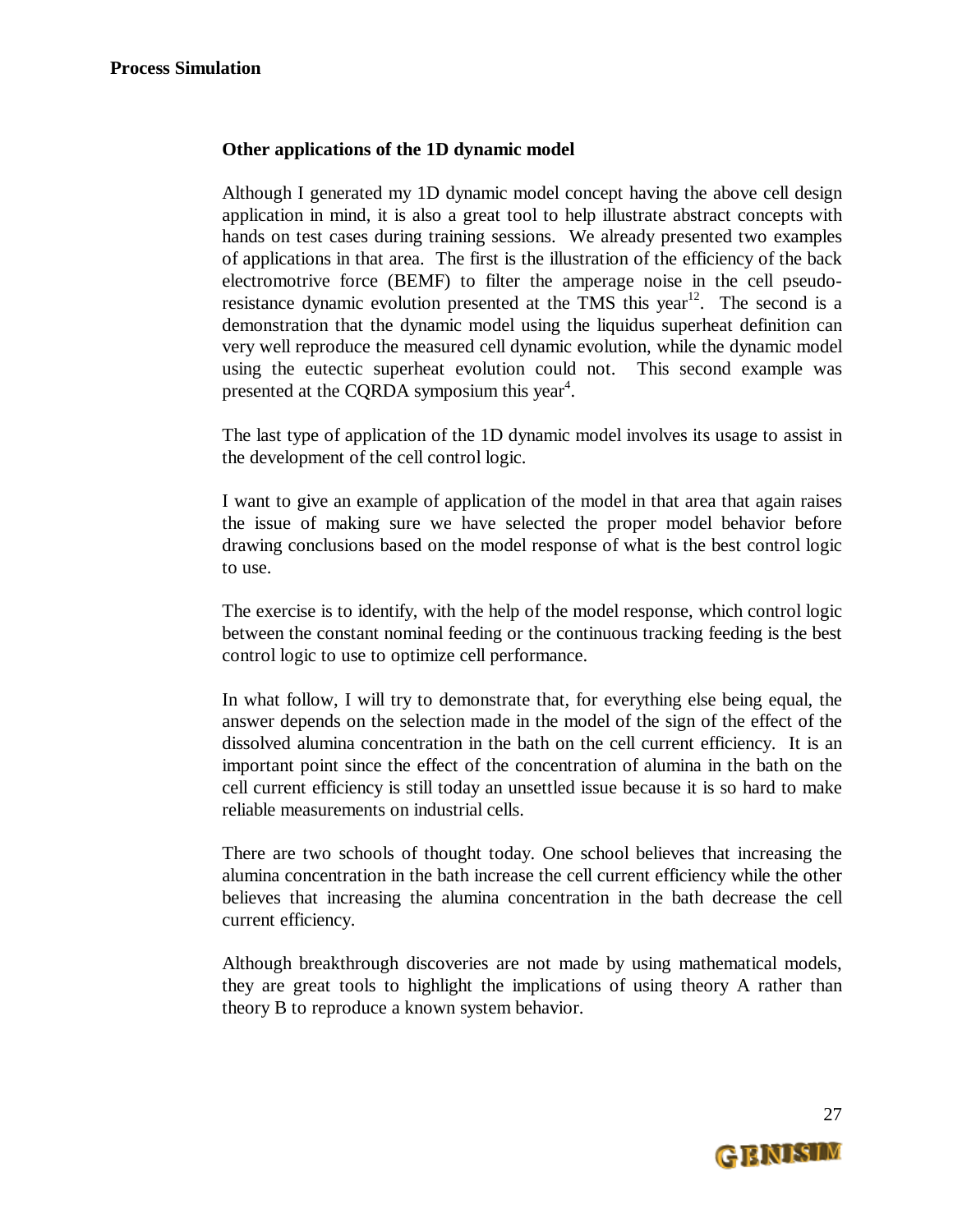In the present case, we can first assume that increasing alumina concentration will increase the current efficiency and run a sweep of steady-state solutions gradually increasing the alumina concentration. By setting a nominal feeding rate that corresponds to the feeding rate required when the alumina concentration is 2.4 %, Figure 26 presents the rate of change of the alumina concentration when that concentration is off 2.4 %. To help highlight the fact that this corresponds to a stable or auto-regulating system, Figure 27 presents the rate of change of the alumina concentration when that concentration is off 2.4 % multiply by the offset between that alumina concentration and 2.4 %.



Figure no 26: rate of change of alumina

Figure no 27: rate of change of alumina \* offset

Then we assume that increasing the alumina concentration decreases the current efficiency, run the same sweep of steady-state solutions and produce the same two curves presented in Figures 28 and 29. This time, Figure 29 highlights the fact that the system is intrinsically unstable since it will always drift away from its steadystate condition.



The fact that the cell is able or not to auto-regulate its concentration of dissolved alumina and should be operated at high or low alumina concentration in order to maximize the current efficiency has obviously a profound impact on the selection of the appropriate control logic strategy. Figure no 28: Rate of change of Alumina Figure no 29: Rate of change of Alumina \* offset

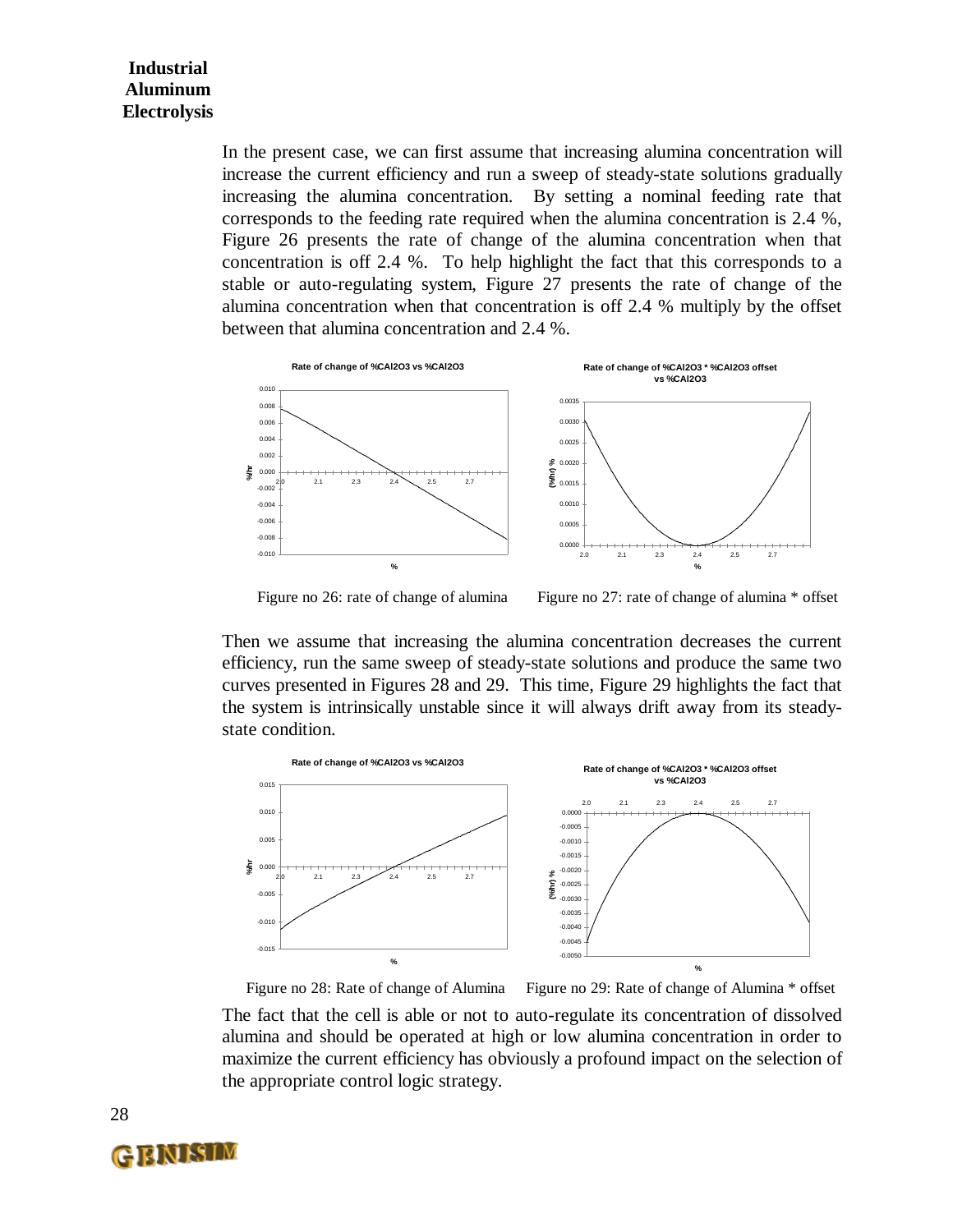If the slope of the CE vs.  $%Al<sub>2</sub>O<sub>3</sub>$  is positive, we can take advantage of the cell auto-regulation features and operate constantly at the nominal feeding rate, knowing that if we are feeding it a bit off the nominal rate, the cell will autocompensate for it.

As example, Figure 30 shows the dynamic evolution of  $% Al<sub>2</sub>O<sub>3</sub>$  when we are feeding the cell 0.5 kg/hr less than its nominal 180 kg/hr feeding rate at 2.4 % alumina concentration. As we can see, within a week, the cell reaches a new equilibrium at a bit more than 2.0 % alumina concentration and a corresponding lower current efficiency (see Figure 31).





Figure no 30: Dynamic alumina evolution Figure no 31: Dynamic %CE evolution



In reverse, Figure 32 shows the dynamic evolution of  $% Al<sub>2</sub>O<sub>3</sub>$  when we are feeding the cell 0.5 kg/hr more than its nominal rate. Again, within a week, the cell reaches a new equilibrium, this time at around 2.6 % alumina concentration and a corresponding higher current efficiency (see Figure 33).



Figure no 32: Dynamic alumina evolution Figure no 33: Dynamic %CE evolution



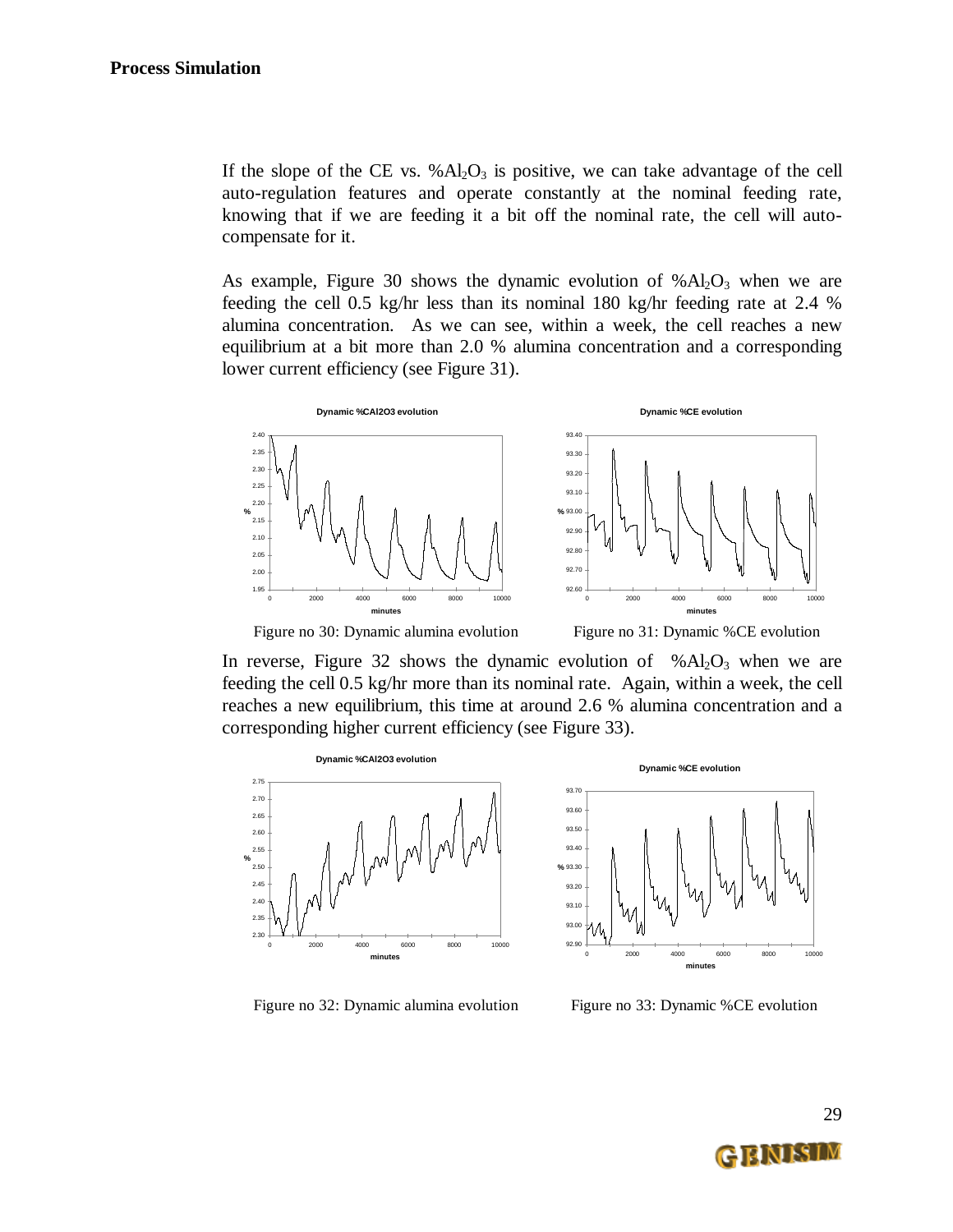From that type of behavior, one can see that it would be advantageous to operate constantly the cell at a nominal rate that corresponds to an alumina concentration of around 3.5 %. That would maximize both the current efficiency and the power efficiency knowing that the cell will self-compensate small fluctuations in the targeted feeding rate.

On the other hand, if the slope of the CE vs.  $\%$ Al<sub>2</sub>O<sub>3</sub> is negative, there is no steadystate feeding rate, as the cell will always drift either toward AE or massive slugging conditions. This is demonstrated first in Figure 34, starting with the same conditions as in the previous case (2.4 % alumina concentration with 0.5 kg/hr extra feeding), in a week the alumina concentration reaches 3.8 % continuing toward massive slugging conditions and very bad current efficiency (see Figure 35).



Figure no 34: Dynamic alumina evolution Figure no 35: Dynamic %CE evolution

Even more interesting to help demonstrate that the concept of a stable nominal feeding rate does not exist if the slope of the CE vs.  $% Al_2O_3$  is negative, is the dynamic evolution of the alumina concentration starting at 2.4 % with 0.5 kg/hr less feeding. As we can see in Figure 36, the cell first accelerates fast toward an AE but is going out of that AE at a higher alumina concentration than the initial 2.4 %. At that higher alumina concentration, the same feeding rate that was before an under-feeding rate, is now an over-feeding rate that will eventually lead to a massive slugging condition in another week of operation or so.

It should not be a surprise because if the CE vs.  $% Al<sub>2</sub>O<sub>3</sub>$  is negative, maintaining a stable alumina concentration in the cell is like walking on a tight rope. It requires a constant balance adjustment and that is exactly what the continuous tracking feeding logic does.

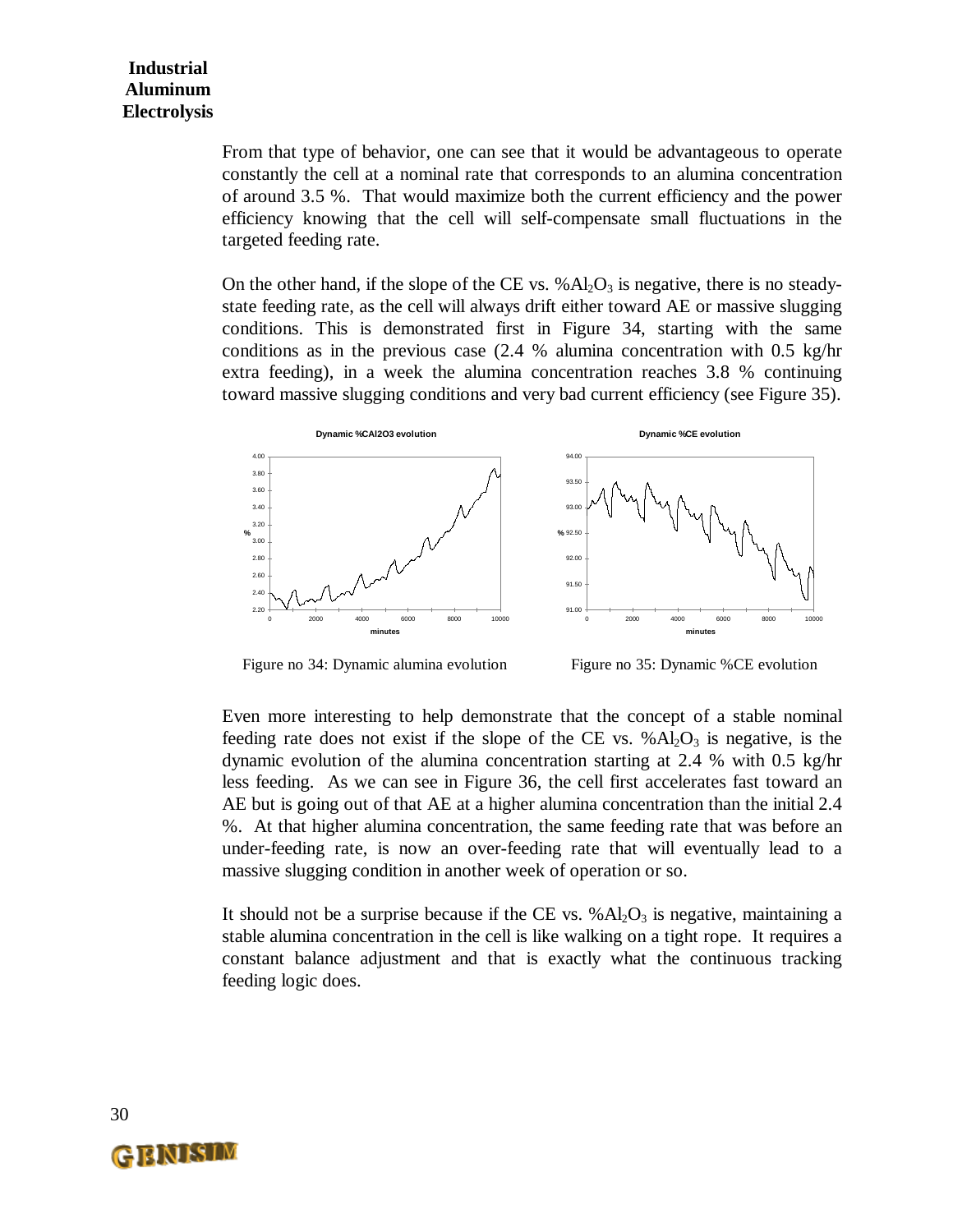



Figure no 36: Alumina dynamic evolution with negative  $\%$ CE/%Al<sub>2</sub>O<sub>3</sub> slope

The continuous tracking feeding logic is perfectly adapted to the case where the slope of the CE vs.  $Al_2O_3$  is negative because:

- knowing that a steady-state nominal feeding rate does not exist, it instead maintains a continuous balancing act by shifting between strong over and under-feeding rate
- it maintains the alumina concentration at its minimum in order to maximize the cell current efficiency and at the same time takes advantage of the cell resistance increased toward the anode effect to evaluate when it is time to change the alumina feeding rate.

Figure 37 illustrates the efficiency of the continuous tracking control logic to keep the alumina feeding under control at the lowest concentration possible in order to maximize the cell current efficiency and avoid AE (see figure 38).





Figure no 37: Dynamic alumina evolution Figure no 38: Dynamic %CE evolution

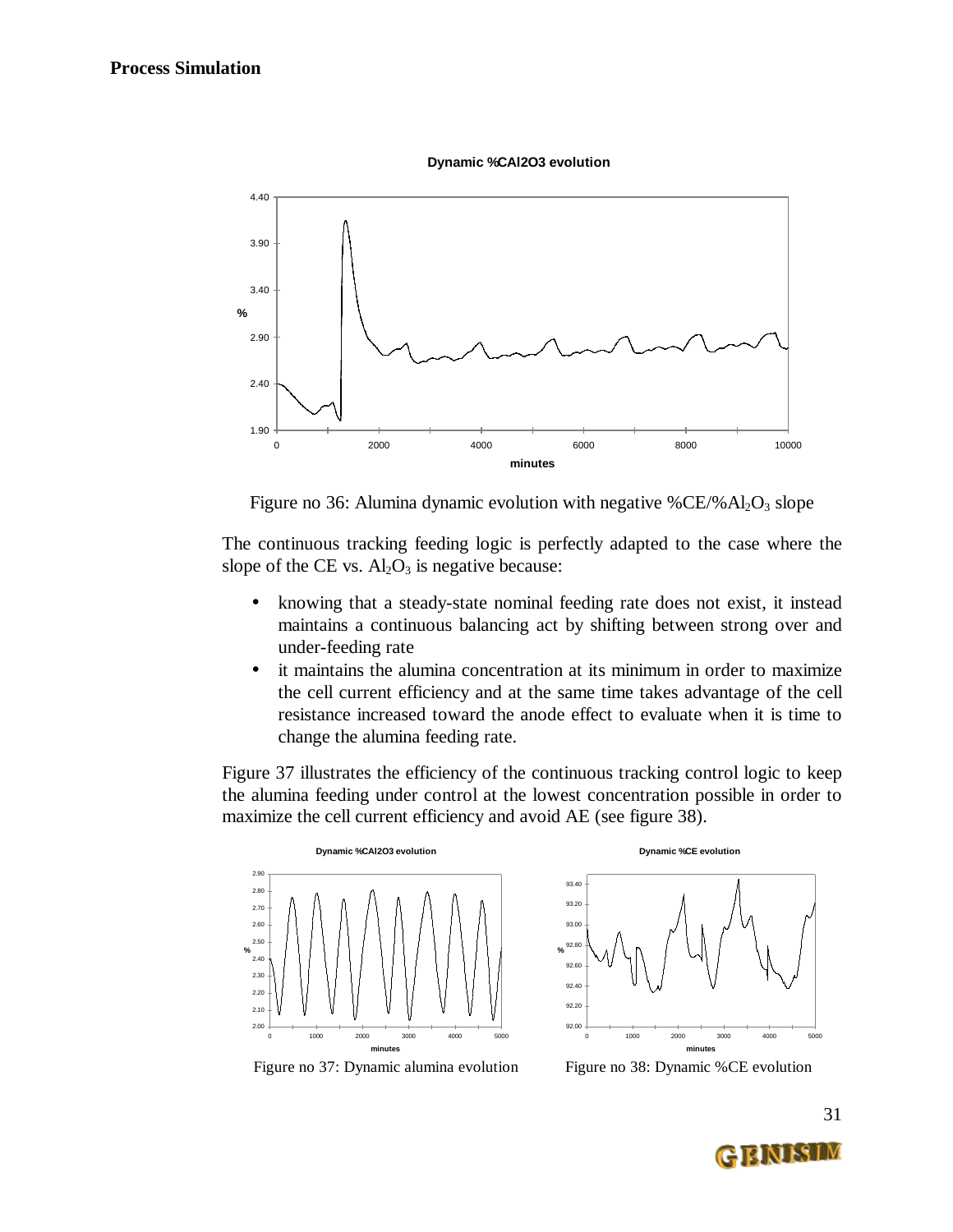In conclusion, although these simulations did not offer indisputable evidences, I am sure that an experimented process engineer will rapidly be able to decide which of the two modeled cell behaviors correspond to his/her experience of the real process behavior. This indicates in an indirect manner what theory is more successfully matching the known behavior of the cell, and should stimulate researchers to try to discover why this is the case and settle this issue once and for all.

#### **Conclusions**

In general conclusion, I hope I was able to convince you of the value of using process simulation models to assist you in your work, since I strongly believe that they offer tremendous opportunities to improve the productivity of all of the smelters in operation today.

#### **References**

- [1] Histoire technique de la production d'aluminium, Paul Morel, Presses Universitaire de Grenoble, 1992.
- [2] J.P. Antille, M. Givord, Y. Kraehenbuehl and R. Von Kaenel, "Effects of Current Increase on Aluminium Reduction Cells", Light Metals, (1995), 315-321.
- [3] J.N. Bruggeman and D.J. Danka, "Two-Dimensional Thermal Modelling of the Hall-Héroult Cell", Light Metals, (1990), 203-209.
- [4] M. Dupuis, "Les modèles thermiques",  $2^e$  Symposium québécois sur le procédé d'électrolyse de l'aluminium, CQRDA, (1997).
- [5] V.A. Kryukovski, G.A. Sirasutdinov, J. Klein and G. Peychal-Heiling, "Internanional Cooperation and High-Performance Reduction in Siberia",  $JOM$ , 46(2) (1994), 23-25.
- [6] X. Wang, R.D. Peterson and A.T. Tabereaux, "A Multiple Regression Equation for the Electrical Conductivity of Cryolitic Melts", Light Metals, (1993), 247-255.
- [7] W. Haupin, "Cell Voltage Components" and "Heat Balance and Energy Consumption", CMP/PCPE Course on Aluminum Electrolysis, (1992).